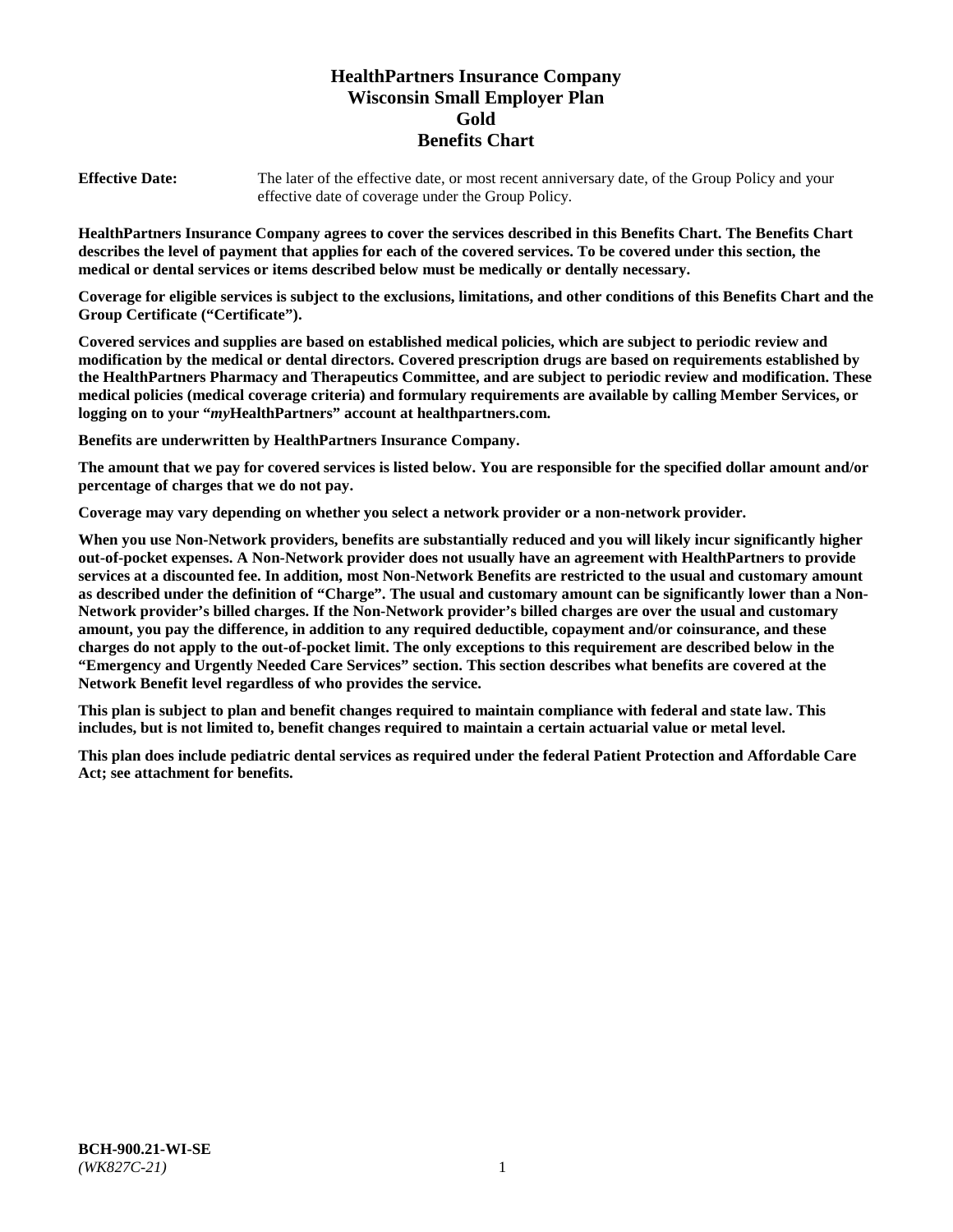# **These definitions apply to this Benefits Chart. They also apply to the Certificate.**

| <b>Biosimilar Drug:</b> | A prescription drug, approved by the Food and Drug Administration (FDA), that the FDA has<br>determined is biosimilar to and interchangeable with a biological brand name drug. Biosimilar<br>drugs are not considered generic drugs and are not covered under the generic drug benefit.                                                                                                                                                                                                                                                                                                                                                     |
|-------------------------|----------------------------------------------------------------------------------------------------------------------------------------------------------------------------------------------------------------------------------------------------------------------------------------------------------------------------------------------------------------------------------------------------------------------------------------------------------------------------------------------------------------------------------------------------------------------------------------------------------------------------------------------|
| <b>Brand Name Drug:</b> | A prescription drug, approved by the Food and Drug Administration (FDA), that is manufactured,<br>sold, or licensed for sale under a trademark by the pharmaceutical company that originally<br>researched and developed the drug. Brand name drugs have the same active-ingredient formula as<br>the generic version of the drug. However, generic drugs are manufactured and sold by other drug<br>manufacturers and are generally not available until after the patent on the brand name drug has<br>expired. A few brand name drugs may be covered at the generic drug benefit level if this is<br>indicated on the formulary.           |
| <b>Calendar Year</b>    | This is the 12-month period beginning 12:01 A.M. Central Time, on January 1, and ending 12:00<br>A.M. Central Time of the next following December 31.                                                                                                                                                                                                                                                                                                                                                                                                                                                                                        |
| <b>Charge:</b>          | For covered services delivered by a network provider, this is the provider's discounted fee for a<br>given medical/surgical service, procedure or item.                                                                                                                                                                                                                                                                                                                                                                                                                                                                                      |
|                         | For covered services delivered by non-network providers, a contracted rate may apply if such<br>arrangement is available to HealthPartners.                                                                                                                                                                                                                                                                                                                                                                                                                                                                                                  |
|                         | For the usual and customary charge for covered services delivered by non-network providers, our<br>payment is calculated using one of the following options to be determined at HealthPartners'<br>discretion: 1) a percentage of the Medicare fee schedule; 2) a comparable schedule if the service is<br>not on the Medicare fee schedule; or 3) a commercially reasonable rate for such service.                                                                                                                                                                                                                                          |
|                         | The usual and customary charge is the maximum amount allowed that we consider in the<br>calculation of the payment of charges incurred for certain covered services. You must pay for any<br>charges above the usual and customary charge, and they do not apply to the out-of-pocket limit.                                                                                                                                                                                                                                                                                                                                                 |
|                         | A charge is incurred for covered ambulatory medical and surgical services, on the date the service<br>or item is provided. A charge is incurred for covered inpatient services, on the date of admission to<br>a hospital. To be covered, a charge must be incurred on or after your effective date and on or<br>before the termination date.                                                                                                                                                                                                                                                                                                |
| Copayment/Coinsurance:  | The specified dollar amount, or percentage, of charges incurred for covered services, which we do<br>not pay, but which you must pay, each time you receive certain medical services, procedures or<br>items. Our payment for those covered services or items begins after the copayment or coinsurance<br>is satisfied. Covered services or items requiring a copayment or coinsurance are specified in this<br>Benefits Chart.                                                                                                                                                                                                             |
|                         | For services provided by a network provider:<br>An amount which is listed as a flat dollar copayment is applied to a network provider's discounted<br>charge for a given service. However, if the network provider's discounted charge for a service or<br>item is less than the flat dollar copayment, you will pay the network provider's discounted charge.<br>An amount which is listed as a percentage of charges or coinsurance is based on the network<br>provider's discounted charges, calculated at the time the claim is processed, which may include an<br>agreed upon fee schedule rate for case rate or withhold arrangements. |
|                         | For services provided by a non-network provider:<br>Any copayment or coinsurance is applied to the lesser of the provider's charges or the usual and<br>customary charge for a service.                                                                                                                                                                                                                                                                                                                                                                                                                                                      |
|                         | A copayment or coinsurance is due at the time a service is provided, or when billed by the<br>provider. The copayment or coinsurance applicable for a scheduled visit with a HealthPartners<br>network provider will be collected for each visit, late cancellation and failed appointment.                                                                                                                                                                                                                                                                                                                                                  |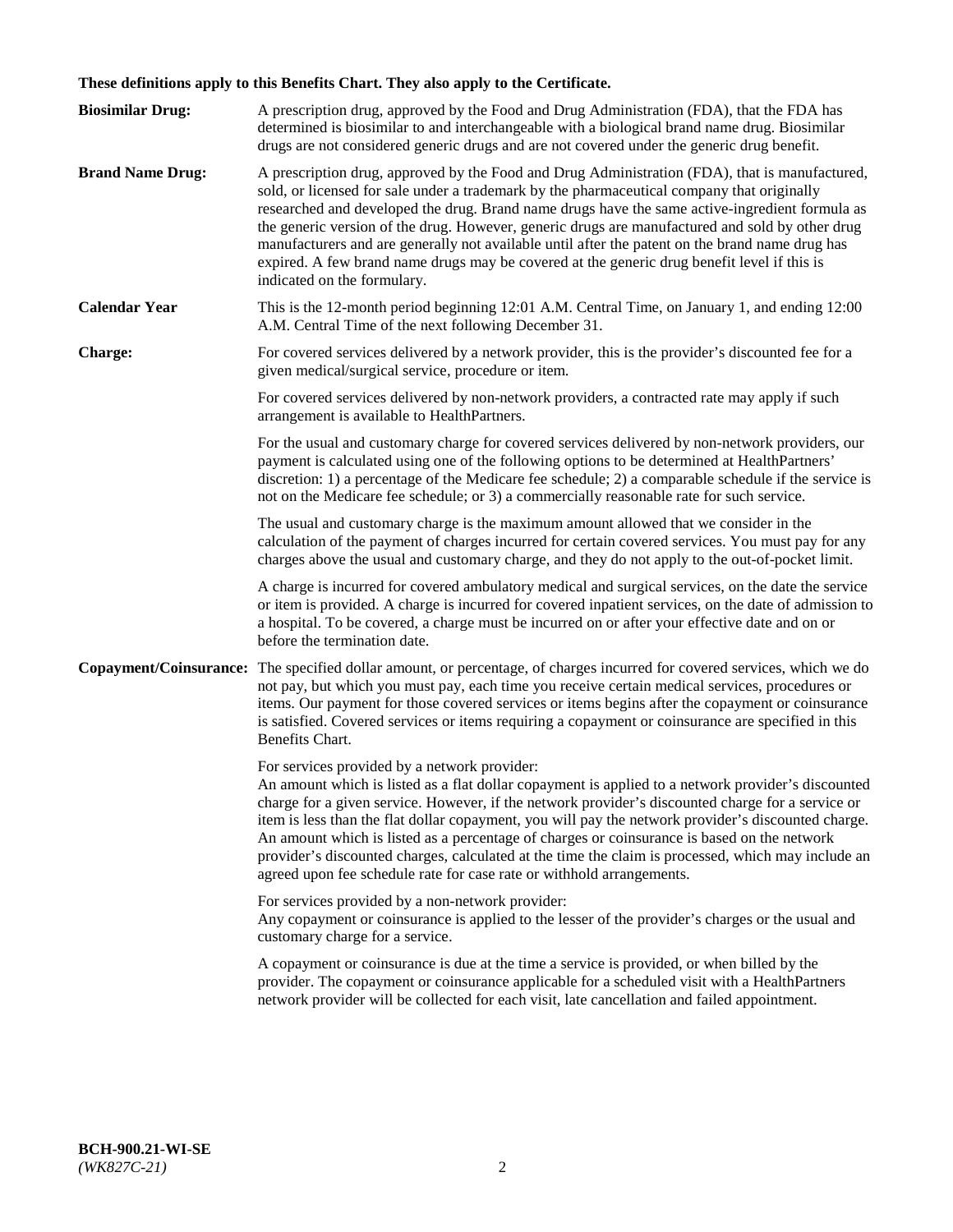| Deductible:                                | The specified dollar amount of charges incurred for covered services, which we do not pay, but an<br>enrollee or a family has to pay first in a calendar year. Our payment for those services or items<br>begins after the deductible is satisfied. For network providers, the amount of the charges that apply<br>to the deductible are based on the network provider's discounted charges, calculated at the time<br>the claim is processed, which may include an agreed upon fee schedule rate for case rate or<br>withhold arrangements. For non-network providers, the amount of charges that apply to the<br>deductible are the lesser of the provider's charges or the usual and customary charge for a service. |
|--------------------------------------------|-------------------------------------------------------------------------------------------------------------------------------------------------------------------------------------------------------------------------------------------------------------------------------------------------------------------------------------------------------------------------------------------------------------------------------------------------------------------------------------------------------------------------------------------------------------------------------------------------------------------------------------------------------------------------------------------------------------------------|
|                                            | Any amounts paid or reimbursed by a third party, including but not limited to: point of service<br>rebates, manufacturer coupons, manufacturer debits cards or other forms of direct reimbursement<br>to an Insured for a product or service, will not apply toward your deductible, to the extent<br>permitted under state and federal law.                                                                                                                                                                                                                                                                                                                                                                            |
|                                            | Your plan has an embedded deductible. This means once an Insured meets the individual<br>deductible, the plan begins paying benefits for that person. If two or more members of the family<br>meet the family deductible, the plan begins paying benefits for all members of the family,<br>regardless of whether each Insured has met the individual deductible. However, an Insured may<br>not contribute more than the individual deductible toward the family deductible.                                                                                                                                                                                                                                           |
|                                            | All services are subject to the deductible unless otherwise indicated below in this Benefits Chart.                                                                                                                                                                                                                                                                                                                                                                                                                                                                                                                                                                                                                     |
| Formulary:                                 | This is a current list, which may be revised from time to time, of prescription drugs, medications,<br>equipment and supplies covered by us as indicated in this Benefits Chart which are covered at the<br>highest benefit level. Some drugs on the formulary may require prior authorization to be covered<br>as formulary drugs. The formulary, and information on drugs that require prior authorization, are<br>available by calling Member Services, or logging on to your "myHealthPartners" account at<br>healthpartners.com.                                                                                                                                                                                   |
| <b>Generic Drug:</b>                       | A prescription drug, approved by the Food and Drug Administration (FDA), that the FDA has<br>determined is comparable to a brand name drug product in dosage form, strength, route of<br>administration, quality, intended use and documented bioequivalence. Generally, generic drugs<br>cost less than brand name drugs. Some brand name drugs may be covered at the generic drug<br>benefit level if this is indicated on the formulary.                                                                                                                                                                                                                                                                             |
| <b>Lifetime Maximum</b><br><b>Benefit:</b> | The specified coverage limit actually paid by us for services and/or charges incurred by you for any<br>given procedure or diagnosis. Payment of benefits under this Benefits Chart ceases when that lifetime<br>maximum benefit is reached. You have to pay for any subsequent charges.                                                                                                                                                                                                                                                                                                                                                                                                                                |
| <b>Non-Formulary Drug:</b>                 | This is a prescription drug, approved by the Food and Drug Administration (FDA), that is not on<br>the formulary, is medically necessary and is not investigative or experimental or otherwise<br>excluded under the Certificate.                                                                                                                                                                                                                                                                                                                                                                                                                                                                                       |
|                                            | Out-of-Pocket Expenses: You pay the specified copayments/coinsurance and deductibles applicable for particular services,<br>subject to the out-of-pocket limit described below. These amounts are in addition to the monthly<br>premium payments.                                                                                                                                                                                                                                                                                                                                                                                                                                                                       |
| <b>Out-of-Pocket Limit:</b>                | You pay the copayments/coinsurance and deductibles for covered services, to the individual or<br>family out-of-pocket limit. Thereafter we cover 100% of the charges incurred for all other covered<br>services, for the rest of the calendar year. You pay amounts greater than the out-of-pocket limit if<br>you exceed any lifetime maximum benefit or any visit or day limits.                                                                                                                                                                                                                                                                                                                                      |
|                                            | Non-Network Benefits above the usual and customary charge (see definition of charge above) do<br>not apply to the out-of-pocket limit.                                                                                                                                                                                                                                                                                                                                                                                                                                                                                                                                                                                  |
|                                            | Non-Network Benefits for transplant surgery do not apply to the out-of-pocket limit.                                                                                                                                                                                                                                                                                                                                                                                                                                                                                                                                                                                                                                    |
|                                            | Any amounts paid or reimbursed by a third party, including but not limited to: point of service<br>rebates, manufacturer coupons, manufacturer debit cards or other forms of direct reimbursement to<br>an Insured for a product or service, will not apply as an out-of-pocket expense, to the extent<br>permitted under state and federal law.                                                                                                                                                                                                                                                                                                                                                                        |
|                                            | You are responsible to keep track of the out-of-pocket expenses. Contact Member Services for<br>assistance in determining the amount paid by the enrollee for specific eligible services received.<br>Claims for reimbursement under the out-of-pocket limit provisions are subject to the same time<br>limits and provisions described under the "Claims Provisions" section of the Certificate.                                                                                                                                                                                                                                                                                                                       |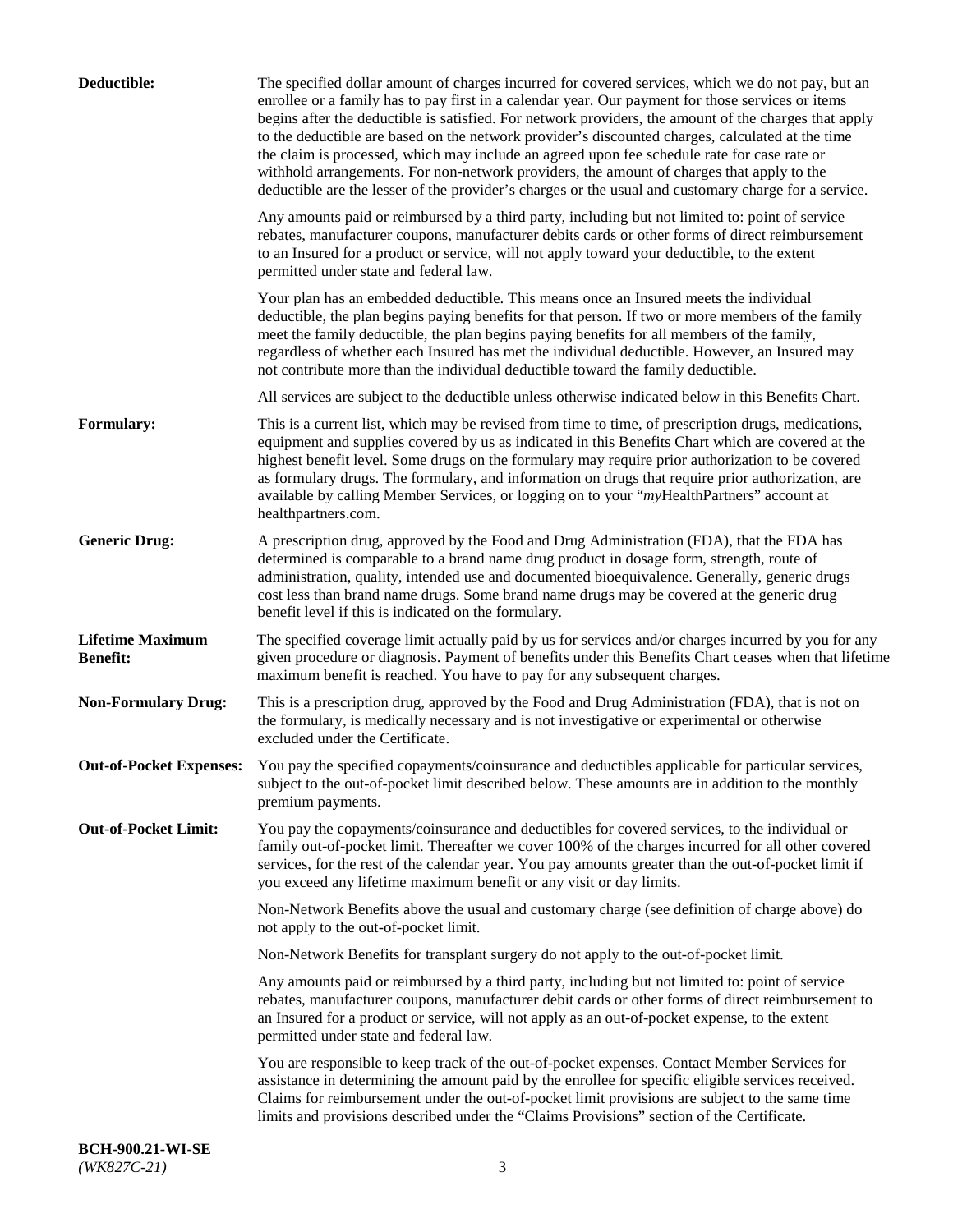**Specialty Drug List:** This is a current list, which may be revised from time to time, of prescription drugs, medications, equipment and supplies, which are typically bio-pharmaceuticals. The purpose of a specialty drug list is to facilitate enhanced monitoring of complex therapies used to treat specific conditions. Specialty drugs are covered by us as indicated in this Benefits Chart. The specialty drug list is available by calling Member Services, or logging on to your "*my*HealthPartners" account at [healthpartners.com.](http://www.healthpartners.com/) **virtuwell:** This is an online service that you may use to receive a diagnosis and treatment for certain routine conditions, such as a cold and flu, ear pain and sinus infections. You may access the virtuwell

website at [virtuwell.com.](http://www.virtuwell.com/)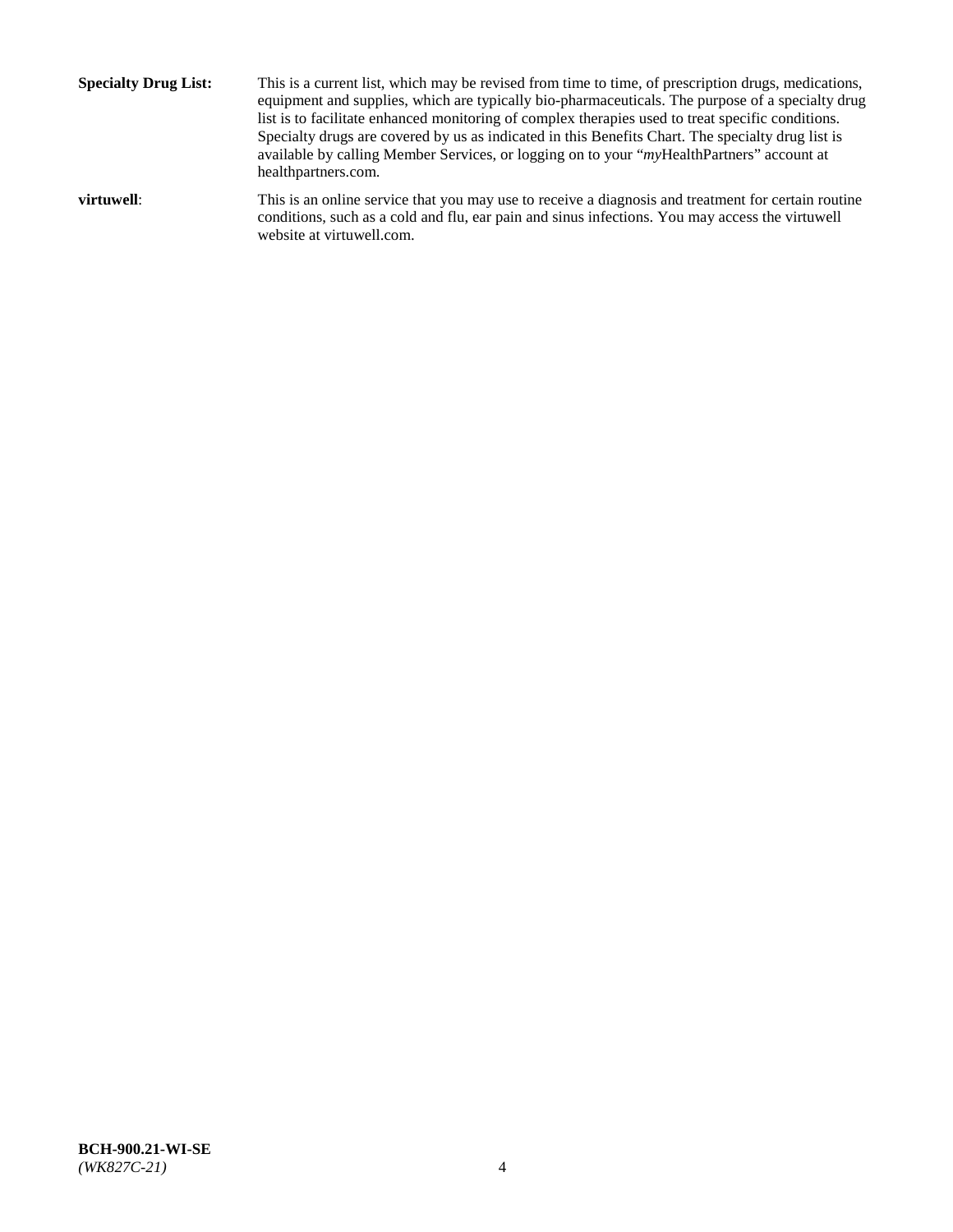# **DEDUCTIBLES AND OUT-OF-POCKET LIMITS**

#### **Individual Calendar Year Deductible**

| <b>Network Benefits</b> | <b>Non-Network Benefits</b> |
|-------------------------|-----------------------------|
| \$2,000                 | \$10,000                    |

#### **Family Calendar Year Deductible**

| <b>Network Benefits</b> | <b>Non-Network Benefits</b> |
|-------------------------|-----------------------------|
| \$6,500                 | \$20,000                    |

Separate deductibles must be satisfied under the Network Benefits and Non-Network Benefits.

Your plan has an embedded deductible. This means once an Insured meets the individual deductible, the plan begins paying benefits for that person. If two or more members of the family meet the family deductible, the plan begins paying benefits for all members of the family, regardless of whether each Insured has met the individual deductible. However, an Insured may not contribute more than the individual deductible toward the family deductible.

Any amounts paid or reimbursed by a third party, including but not limited to: point of service rebates, manufacturer coupons, manufacturer debits cards or other forms of direct reimbursement to an Insured for a product or service, will not apply toward your deductible, to the extent permitted under state and federal law.

## **Individual Calendar Year Out-of-Pocket Limit**

| <b>Network Benefits</b> | <b>Non-Network Benefits</b> |
|-------------------------|-----------------------------|
| \$6,500                 | \$30,000                    |

### **Family Calendar Year Out-of-Pocket Limit**

| <b>Network Benefits</b> | <b>Non-Network Benefits</b> |
|-------------------------|-----------------------------|
| \$13,000                | \$60,000                    |

Separate Out-of-Pocket Limits must be satisfied under Network Benefits and Non-Network Benefits.

Non-Network Benefits above the usual and customary charge will not apply to the individual or family Out-of-Pocket Limit.

Non-Network Benefits for transplant surgery do not apply to the Out-of-Pocket Limit.

Any amounts paid or reimbursed by a third party, including but not limited to: point of service rebates, manufacturer coupons, manufacturer debit cards or other forms of direct reimbursement to an Insured for a product or service, will not apply as an out-of-pocket expense, to the extent permitted under state and federal law.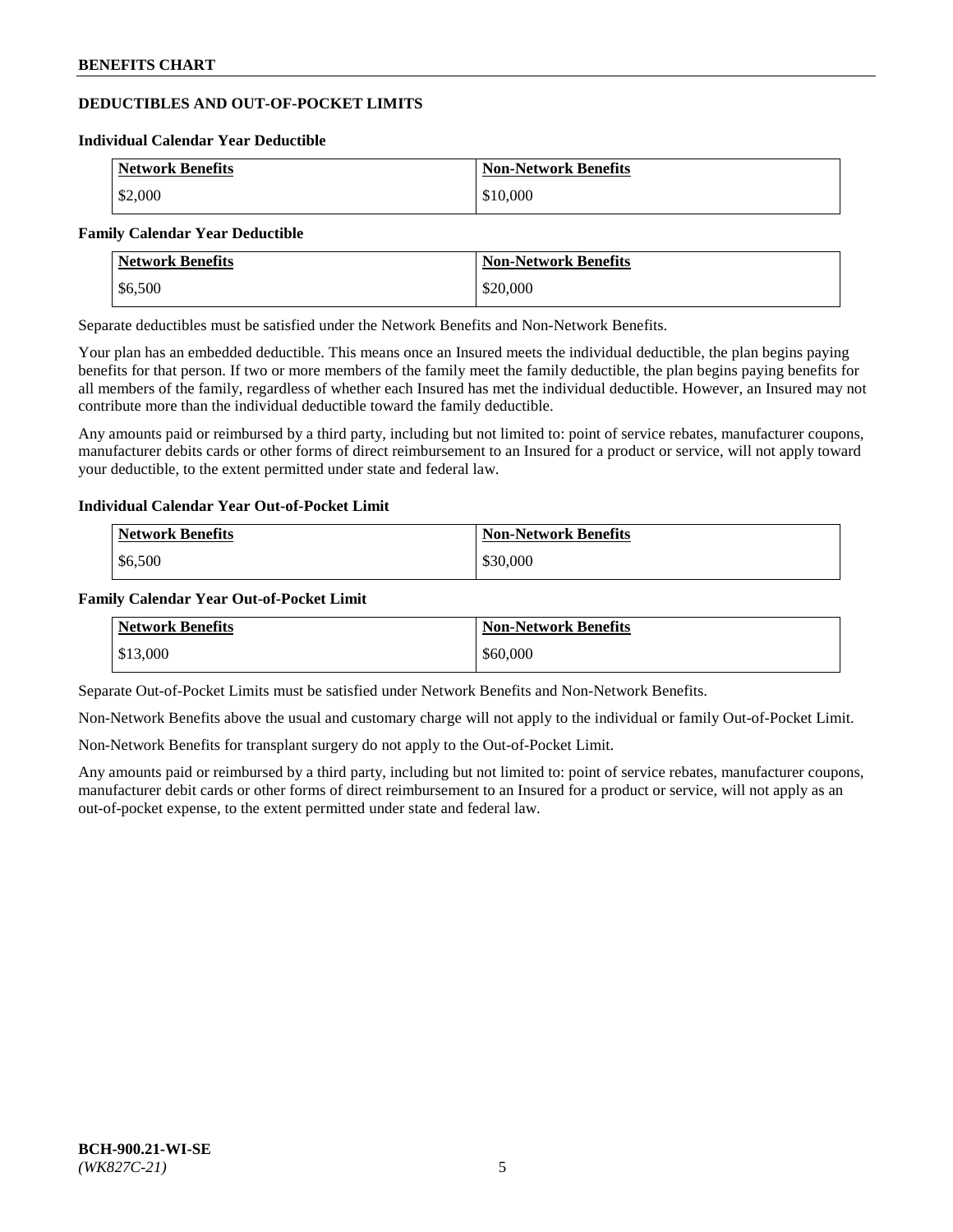# **AMBULANCE AND MEDICAL TRANSPORTATION**

## **Covered Services:**

We cover ambulance and medical transportation for medical emergencies and as shown below.

We also cover medically necessary, non-emergency transportation if it meets our medical coverage criteria. Covered services and supplies are based on established medical policies, which are subject to periodic review and modification by the medical directors. These medical policies (medical coverage criteria) and applicable prior authorization requirements are available by calling Member Services, or logging on to your "*my*HealthPartners" account a[t healthpartners.com.](https://www.healthpartners.com/hp/index.html)

### **Ambulance and Medical Transportation (other than non-emergency fixed wing air ambulance transportation)**

| <b>Network Benefits</b>      | <b>Non-Network Benefits</b> |
|------------------------------|-----------------------------|
| 70% of the charges incurred. | See Network Benefits.       |

### **Non-Emergency Fixed Wing Air Ambulance Transportation**

| <b>Network Benefits</b>      | <b>Non-Network Benefits</b>  |
|------------------------------|------------------------------|
| 70% of the charges incurred. | 50% of the charges incurred. |

### **Not Covered:**

See "Services Not Covered" in the Certificate.

## **AUTISM TREATMENT**

### **Covered Services:**

Your network provider will coordinate the prior authorization process for any autism treatment services. You may call Member Services at 952-883-5000 or toll-free at 1-800-883-2177 if you have any questions or concerns regarding the authorization process.

Please call Member Services at 952-883-5000 or toll-free at 1-800-883-2177 to request authorization for autism treatment services from a non-network provider.

We cover prior authorized evidence-based intensive-level and nonintensive-level treatment of autism spectrum disorders (autism disorder, Asperger's syndrome or pervasive development disorder not otherwise specified).

Covered services are based on established medical policies, which are subject to periodic review and modification by the medical or dental directors. These medical policies (medical coverage criteria) are available by calling Member Services, or logging on to your "*my*HealthPartners" account at [healthpartners.com.](https://www.healthpartners.com/hp/index.html)

**Intensive-Level Services** for children diagnosed with autism spectrum disorders. Intensive-level services must begin on or after two years of age and end before nine years of age. Intensive-level services, on average, are services provided for more than 20 hours of treatment per week. (The average number of hours a week is calculated over a six-month period.)

| <b>Network Benefits</b>                                                                                                                              | <b>Non-Network Benefits</b>                                              |
|------------------------------------------------------------------------------------------------------------------------------------------------------|--------------------------------------------------------------------------|
| 100% of the charges incurred, subject to a<br>copayment of \$50 per visit.<br>Deductible does not apply.<br>Limited to 235 visits per calendar year. | 50% of the charges incurred.<br>Limited to 235 visits per calendar year. |

The maximum number of visits is combined for Network Benefits and Non-Network Benefits.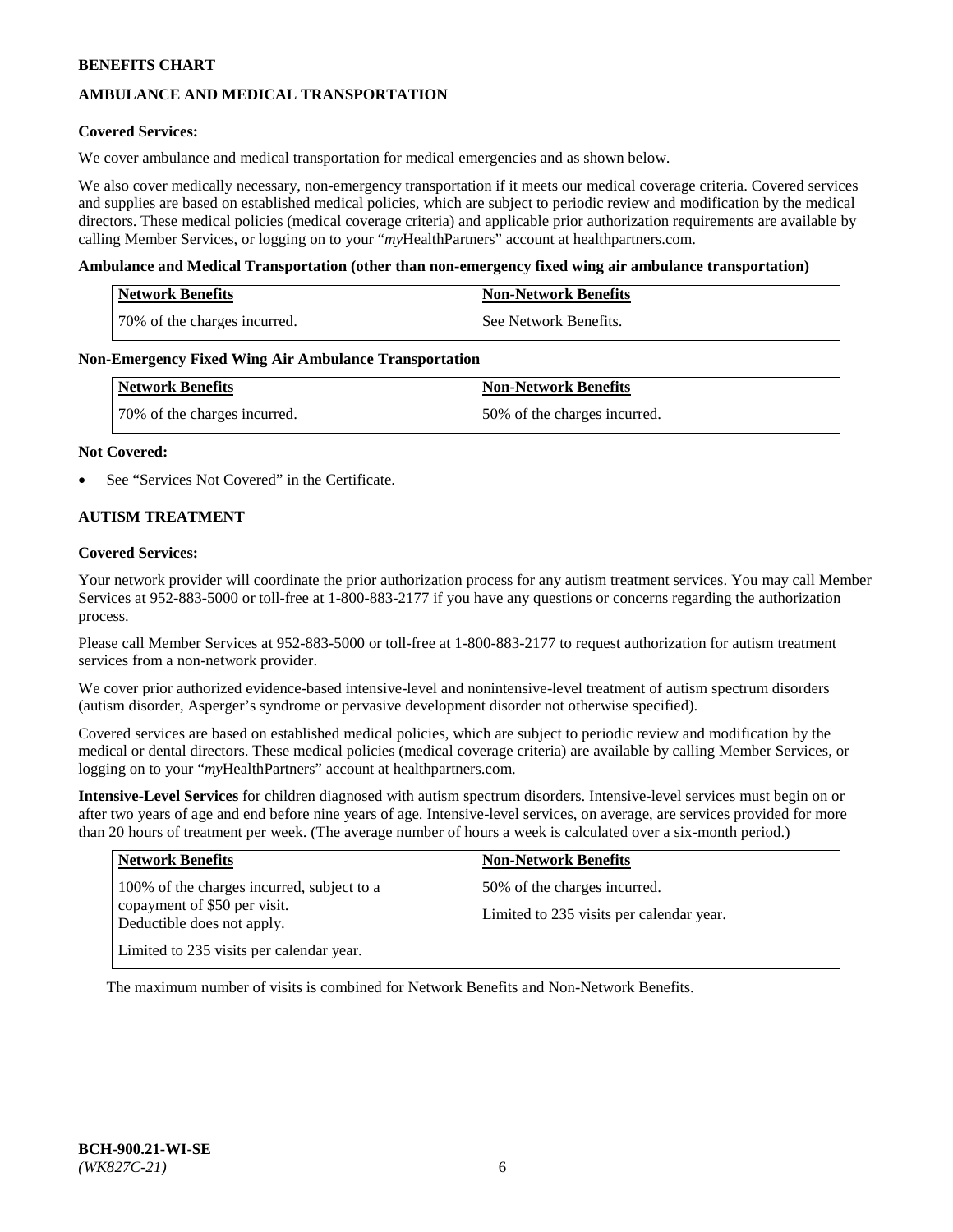## **Intensive-Level Services Lifetime Maximum Benefit**

| <b>Network Benefits</b>                               | <b>Non-Network Benefits</b>                           |
|-------------------------------------------------------|-------------------------------------------------------|
| 4 years of cumulative services under this plan or any | 4 years of cumulative services under this plan or any |
| other plan.                                           | other plan.                                           |

The Lifetime Maximum Benefit is combined for Network Benefits and Non-Network Benefits.

### **Nonintensive-Level Services** for Insureds diagnosed with autism spectrum disorders

| <b>Network Benefits</b>                                                                                                                              | <b>Non-Network Benefits</b>                                              |
|------------------------------------------------------------------------------------------------------------------------------------------------------|--------------------------------------------------------------------------|
| 100% of the charges incurred, subject to a<br>copayment of \$50 per visit.<br>Deductible does not apply.<br>Limited to 120 visits per calendar year. | 50% of the charges incurred.<br>Limited to 120 visits per calendar year. |

The maximum number of visits is combined for Network Benefits and Non-Network Benefits.

### **Not Covered:**

See "Services Not Covered" in the Certificate.

## **BEHAVIORAL HEALTH SERVICES**

#### **Covered Services:**

Covered services are based on established medical policies, which are subject to periodic review and modification by the medical directors. These medical policies (medical coverage criteria) are available by calling Member Services, or logging on to your "*my*HealthPartners" account at [healthpartners.com.](https://www.healthpartners.com/hp/index.html)

**Transitional Treatment Services.** These are services for the treatment of nervous or mental disorders, alcoholism or other drug abuse problems which are provided to an Insured in a less restrictive manner than are inpatient hospital services but in a more intensive manner than are outpatient services. Transitional treatment services are services offered by a provider, and certified by the Wisconsin Department of Health Services for each of the following (except the last bulleted item):

- Mental health services for covered adults in a day treatment program.
- Mental health services for covered children in a day hospital treatment program.
- Services for persons with chronic mental illness provided through a community support program.
- Residential treatment programs for alcohol and/or drug dependent covered persons.
- Alcohol and Other Drug Abuse (AODA) services in, a day treatment program.
- Services for persons who are experiencing a mental health crisis or who are in a situation likely to turn into a mental health crisis if support is not provided.
- Intensive outpatient programs for the treatment of psychoactive substance use disorders provided in accordance with the patient placement criteria of the American Society of Addiction Medicine.

#### **Mental Health Services**

We cover services for mental health diagnoses as described in the Diagnostic and Statistical Manual of Mental Disorders – Fifth Edition (DSM 5) (most recent edition) that lead to significant disruption of function in your life.

We provide coverage for mental health treatment ordered by a Wisconsin court under a valid court order that is issued on the basis of a behavioral care evaluation performed by a licensed psychiatrist or doctoral level licensed psychologist, which includes a diagnosis and an individual treatment plan for care in the most appropriate, least restrictive environment. We must be given a copy of the court order and the behavioral care evaluation, and the service must be a covered benefit under this plan, and the service must be provided by a network provider, or other provider as required by law.

**Outpatient Services:** We cover medically necessary outpatient professional mental health services for evaluation, crisis intervention, and treatment of mental health disorders.

A comprehensive diagnostic assessment will be made of each patient as the basis for a determination by a mental health professional, concerning the appropriate treatment and the extent of services required.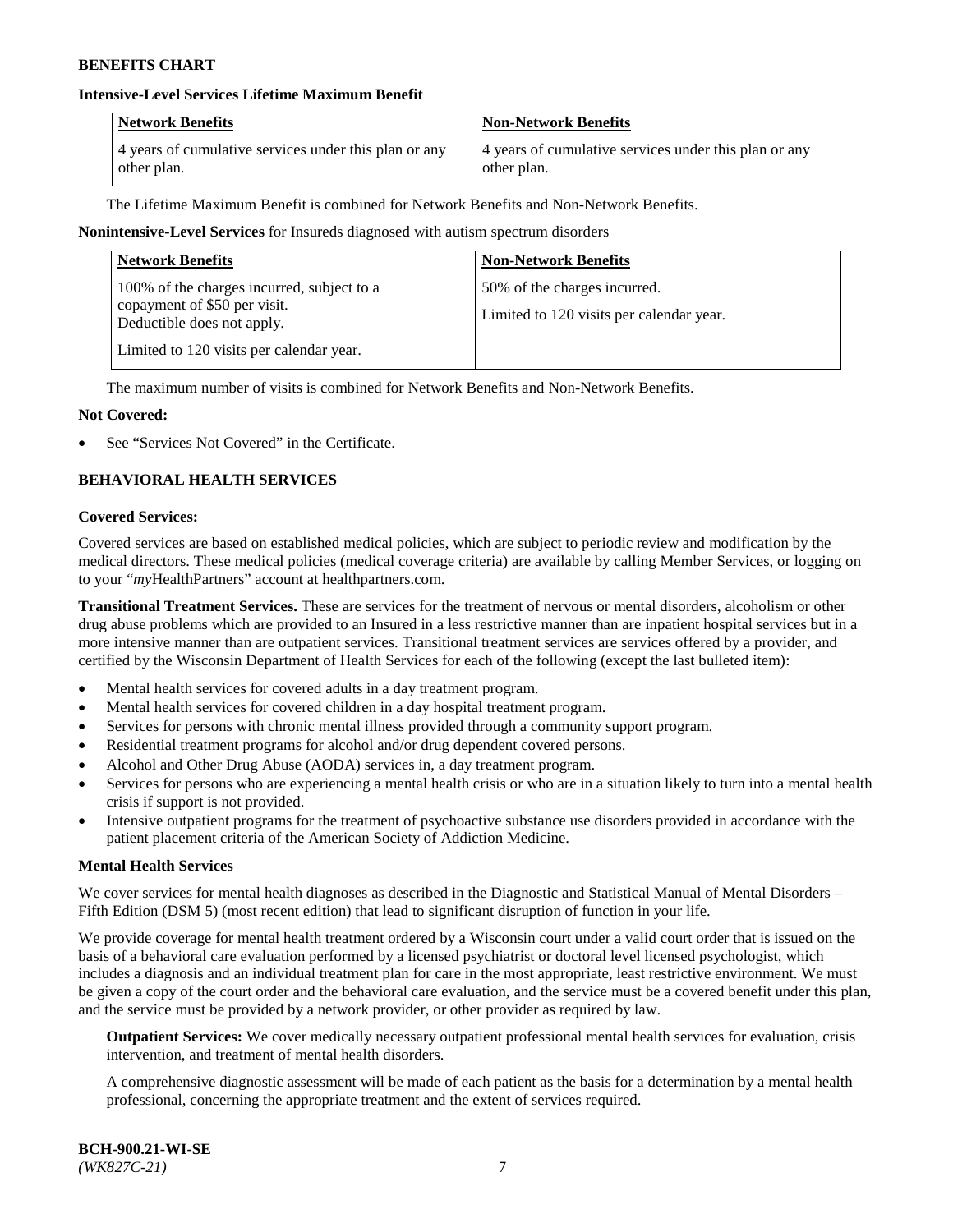Outpatient services we cover for a diagnosed mental health condition include the following:

- Individual, group, family and multi-family therapy.
- Medication management provided by a physician, certified nurse practitioner, or physician's assistant.
- Psychological testing services for the purposes of determining the differential diagnoses and treatment planning for patients currently receiving behavioral health services.
- Partial hospitalization services in a licensed hospital or community mental health center.
- Psychotherapy and nursing services provided in the home if authorized by us.
- Treatment of gender dysphoria that meets medical coverage criteria.

| <b>Network Benefits</b>                                                                                                                                                                                                                           | <b>Non-Network Benefits</b>  |
|---------------------------------------------------------------------------------------------------------------------------------------------------------------------------------------------------------------------------------------------------|------------------------------|
| 100% of the charges incurred, subject to a<br>copayment of \$50 per visit.<br>Deductible does not apply.<br>For family therapy, only one copayment will be<br>charged, regardless of the number of Insureds primarily<br>involved in the therapy. | 50% of the charges incurred. |

## **Group Therapy**

| <b>Network Benefits</b>                                                                                  | <b>Non-Network Benefits</b>  |
|----------------------------------------------------------------------------------------------------------|------------------------------|
| 100% of the charges incurred, subject to a<br>copayment of \$25 per visit.<br>Deductible does not apply. | 50% of the charges incurred. |

**Inpatient Services:** We cover medically necessary inpatient services in a hospital or licensed residential treatment facility and professional services for treatment of mental health disorders. Medical stabilization is covered under inpatient hospital services in the "Hospital and Skilled Nursing Facility Services" section.

We cover residential care for the treatment of eating disorders in a licensed facility, as an alternative to inpatient care, when it is medically necessary and your physician obtains authorization from us.

| Network Benefits             | Non-Network Benefits         |
|------------------------------|------------------------------|
| 70% of the charges incurred. | 50% of the charges incurred. |

**Transitional Treatment Services:** We cover transitional treatment services described above for treatment of mental and nervous disorders.

| Network Benefits                                                                                         | <b>Non-Network Benefits</b>  |
|----------------------------------------------------------------------------------------------------------|------------------------------|
| 100% of the charges incurred, subject to a<br>copayment of \$50 per visit.<br>Deductible does not apply. | 50% of the charges incurred. |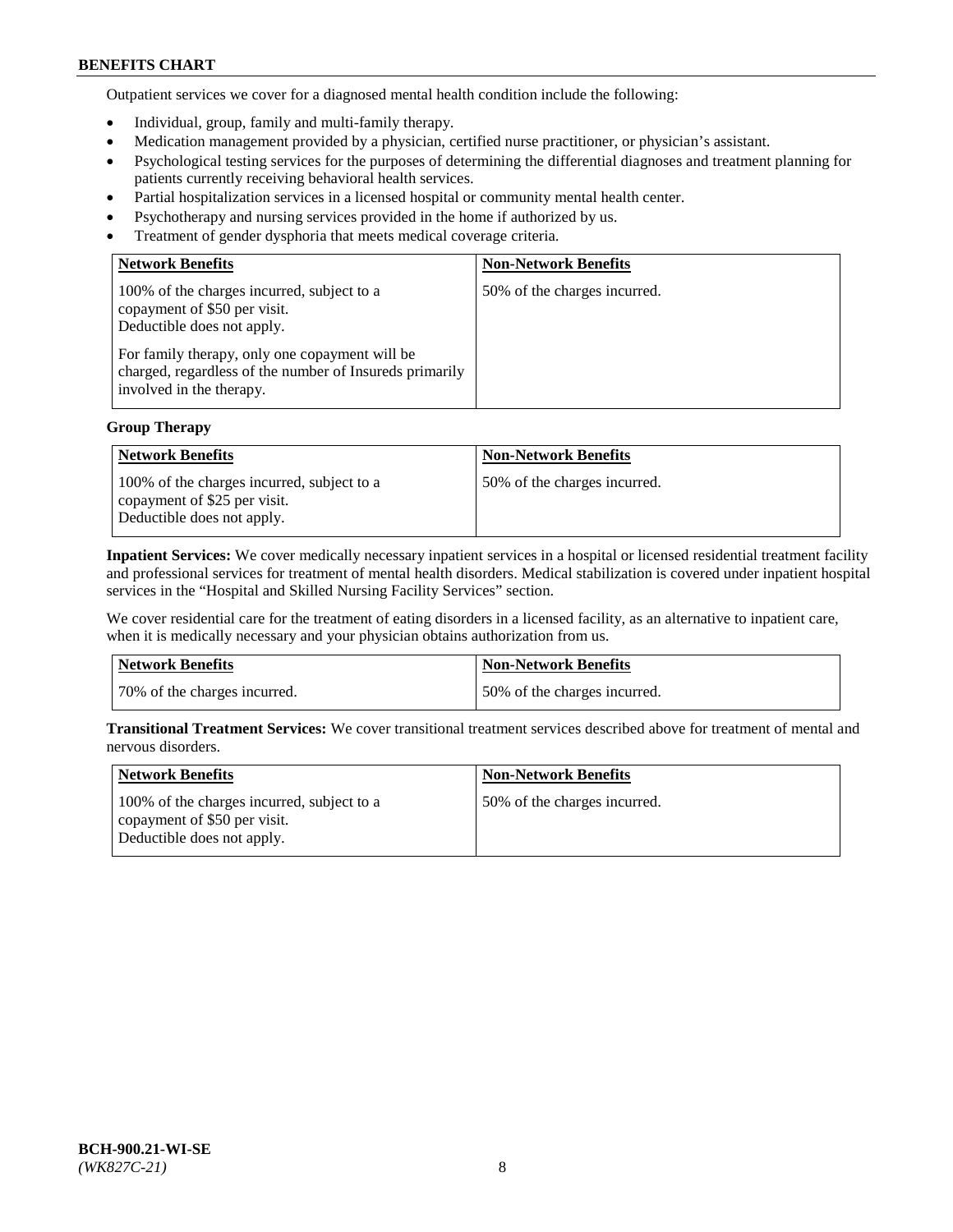# **Substance Abuse Treatment Services**

We cover medically necessary services for assessments by a licensed alcohol and drug counselor and treatment of Substance Related Disorders as defined in the latest edition of the DSM 5.

**Outpatient Services:** We cover medically necessary outpatient professional services for diagnosis and treatment of alcoholism and other drug abuse problems. Substance abuse treatment services must be provided by a program licensed by the local Department of Health Services. Outpatient services we cover for a diagnosed substance abuse disorder include the following:

- Individual, group, family, and multi-family therapy provided in an office setting.
- We cover opiate replacement therapy including methadone and buprenorphine treatment.

| <b>Network Benefits</b>                                                                                  | <b>Non-Network Benefits</b>  |
|----------------------------------------------------------------------------------------------------------|------------------------------|
| 100% of the charges incurred, subject to a<br>copayment of \$50 per visit.<br>Deductible does not apply. | 50% of the charges incurred. |

**Inpatient Services:** We cover medically necessary inpatient services in a hospital or a licensed residential primary treatment center.

We cover services provided in a hospital that is licensed by the local state and accredited by Medicare.

**Detoxification Services.** We cover detoxification services in a hospital or community detoxification facility if it is licensed by the local Department of Health Services.

| Network Benefits             | <b>Non-Network Benefits</b>  |
|------------------------------|------------------------------|
| 70% of the charges incurred. | 50% of the charges incurred. |

**Transitional Treatment Services:** We cover transitional treatment services described above for treatment of alcoholism or other drug abuse problems.

| <b>Network Benefits</b>                                                                                  | <b>Non-Network Benefits</b>  |
|----------------------------------------------------------------------------------------------------------|------------------------------|
| 100% of the charges incurred, subject to a<br>copayment of \$50 per visit.<br>Deductible does not apply. | 50% of the charges incurred. |

**Additional Mental Health and Substance Abuse Treatment Benefits for a Dependent Child Who is a Student:** If a dependent child is a student in a school and that school is located in Wisconsin, but outside of our service area, we cover services as required under Wisconsin Statute 609.655.

| <b>Network Benefits</b>                                                                                  | <b>Non-Network Benefits</b>  |
|----------------------------------------------------------------------------------------------------------|------------------------------|
| 100% of the charges incurred, subject to a<br>copayment of \$50 per visit.<br>Deductible does not apply. | 50% of the charges incurred. |

# **Not Covered:**

See "Services Not Covered" in the Certificate.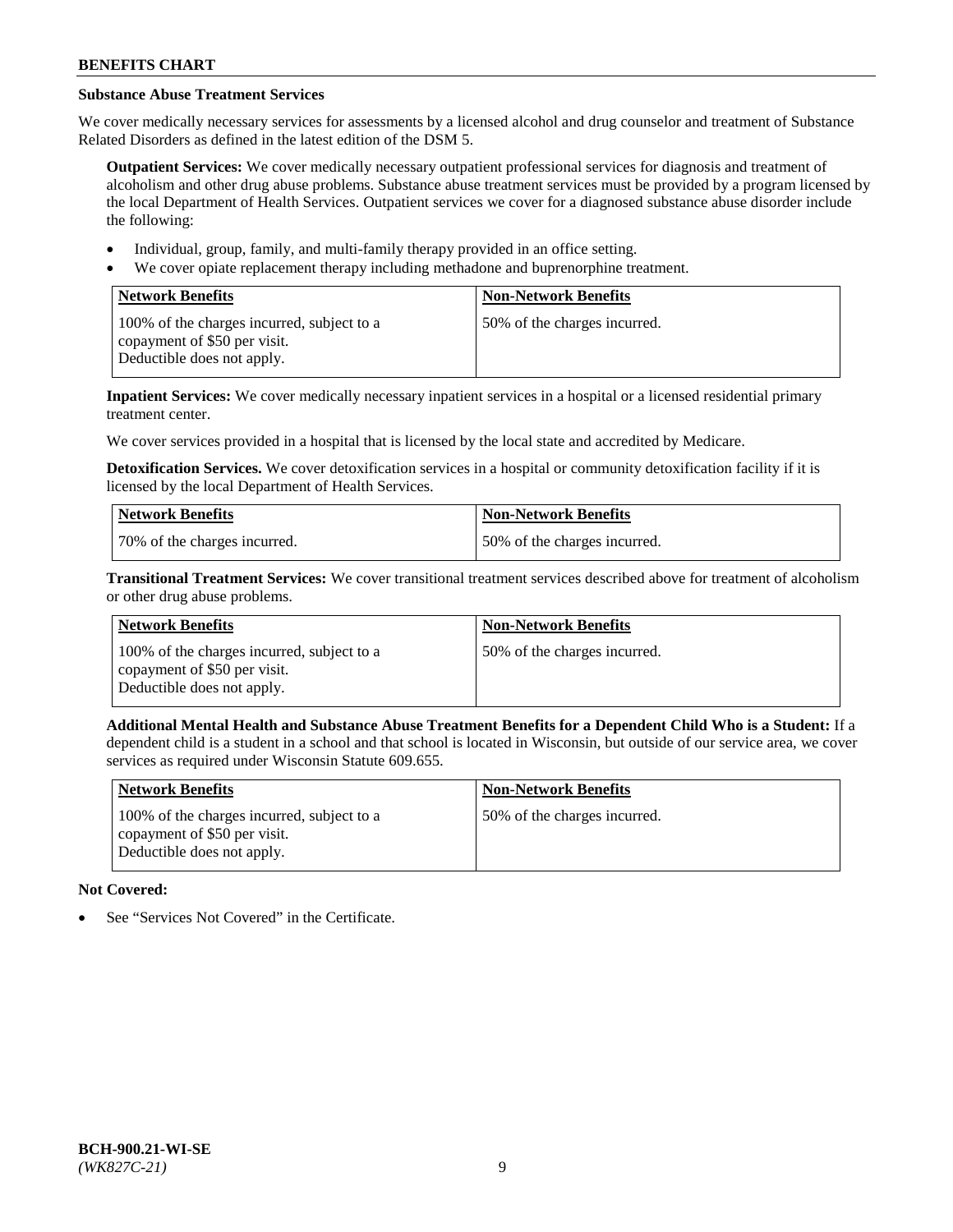# **CHIROPRACTIC SERVICES**

## **Covered Services:**

We cover chiropractic services for rehabilitative care. Chiropractic services are adjustments to any abnormal articulations of the human body, especially those of the spinal column, for the purpose of giving freedom of action to impinged nerves that may cause pain or deranged function.

Massage therapy which is performed in conjunction with other treatment/modalities by a chiropractor, is part of a prescribed treatment plan and is not billed separately is covered

| <b>Network Benefits</b>                                                                                  | <b>Non-Network Benefits</b>  |
|----------------------------------------------------------------------------------------------------------|------------------------------|
| 100% of the charges incurred, subject to a<br>copayment of \$50 per visit.<br>Deductible does not apply. | 50% of the charges incurred. |

## **Not Covered:**

- Massage therapy for the purpose of comfort or convenience of the Insured.
- See "Services Not Covered" in the Certificate.

# **CLINICAL TRIALS**

## **Covered Services:**

We cover certain routine services if you participate in a Phase I, Phase II, Phase III or Phase IV approved clinical trial that is conducted in relation to the prevention, detection, or treatment of cancer or other life-threatening disease or condition as defined in the Affordable Care Act. Approved clinical trials include (1) federally funded trials when the study or investigation is approved or funded by any of the federal agencies defined in the Public Health Services Act, section 2709 (d) (1) (A); (2) the study or investigation is conducted under an investigational new drug application reviewed by the Food and Drug Administration; and (3) the study or investigation is a drug trial that is exempt from having such an investigational new drug application. We cover routine patient costs for services that would be eligible under the Certificate and this Benefits Chart if the service were provided outside of a clinical trial.

| <b>Network Benefits</b>                                 | <b>Non-Network Benefits</b>                           |
|---------------------------------------------------------|-------------------------------------------------------|
| Coverage level is same as corresponding Network         | Coverage level is same as corresponding               |
| Benefits, depending on type of service provided such as | Non-Network Benefits, depending on type of service    |
| Office Visits for Illness or Injury, Inpatient or       | provided such as Office Visits for Illness or Injury, |
| <b>Outpatient Hospital Services.</b>                    | Inpatient or Outpatient Hospital Services.            |

# **Not Covered:**

- The investigative or experimental item, device or service itself.
- Items or services that are provided solely to satisfy data collection and analysis needs and that are not used in the direct clinical management of the patient.
- A service that is clearly inconsistent with widely accepted and established standards of care for a particular diagnosis.
- See "Services Not Covered" in the Certificate.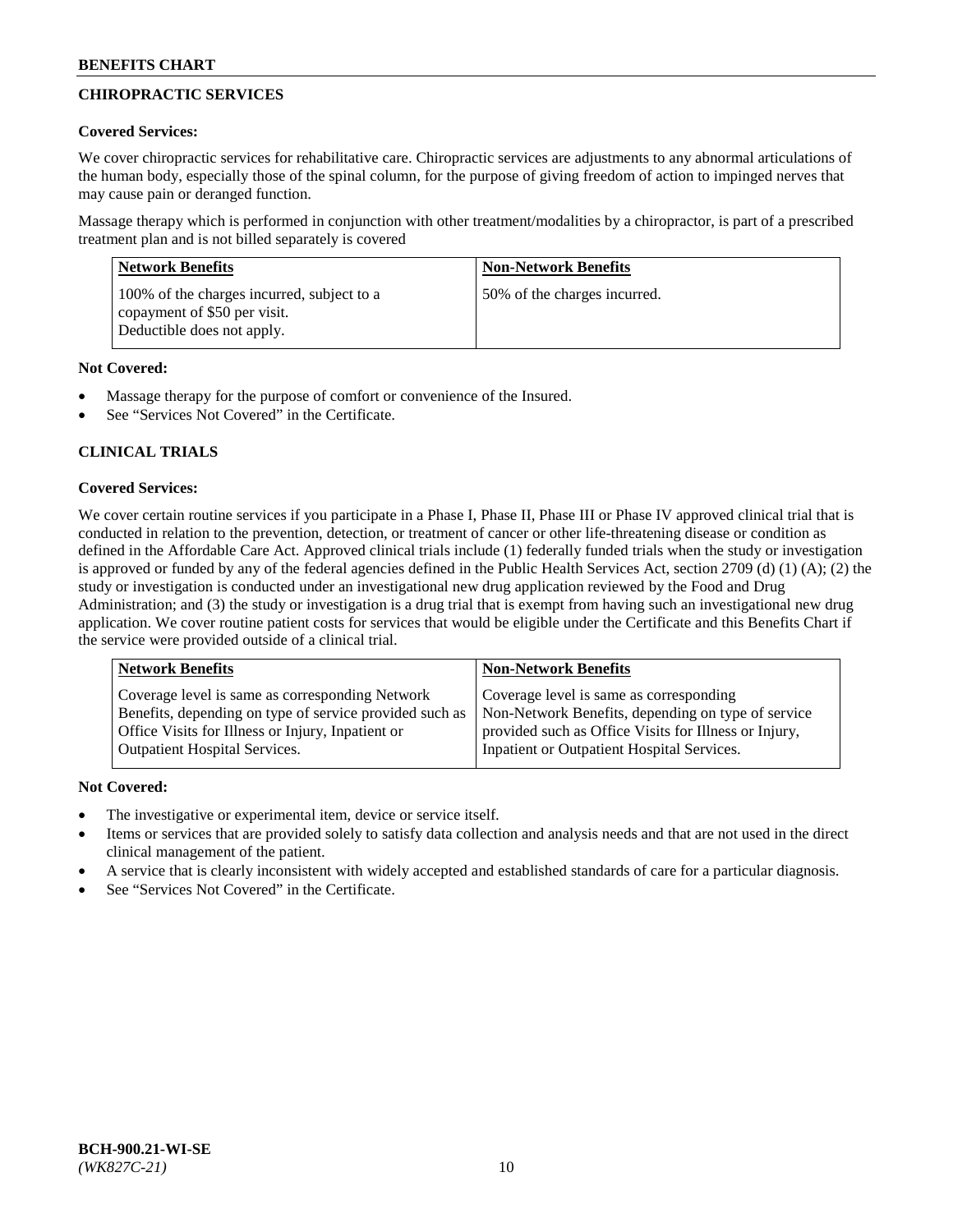# **DENTAL SERVICES**

## **Covered Services:**

We cover services as described below.

**Accidental Dental Services:** We cover dentally necessary services to treat and restore damage done to sound, natural, unrestored teeth as a result of an accidental injury. Coverage is for damage caused by external trauma to face and mouth only, not for cracked or broken teeth, which result from biting or chewing. We cover restorations, root canals, crowns and replacement of teeth lost that are directly related to the accident in which the Insured was involved. We cover initial exam, x-rays and palliative treatment including extractions, and other oral surgical procedures directly related to the accident. Subsequent treatment must be initiated within the policies time-frame and must be directly related to the accident. We do not cover restoration and replacement of teeth that are not "sound and natural" at the time of the accident.

Full mouth rehabilitations to correct occlusion (bite) and malocclusion (misaligned teeth not due to the accident) are not covered.

When an implant-supported dental prosthetic treatment is pursued, the accidental dental benefit will be applied to the prosthetic procedure. Benefits are limited to the amount that would be paid toward the placement of a removable dental prosthetic appliance that could be used in the absence of implant treatment. Care must be provided or pre-authorized by a HealthPartners dentist.

| <b>Network Benefits</b>      | <b>Non-Network Benefits</b>  |
|------------------------------|------------------------------|
| 70% of the charges incurred. | 50% of the charges incurred. |

For all accidental dental services, treatment and/or restoration must be initiated within six months of the date of the injury. Coverage is limited to the initial course of treatment and/or initial restoration. Services must be provided within 24 months of the date of injury to be covered.

## **Medical Referral Dental Services**

**Medically Necessary Outpatient Dental Services:** We cover medically necessary outpatient dental services. Coverage is limited to dental services required for treatment of an underlying medical condition, e.g., removal of teeth to complete radiation treatment for cancer of the jaw, cysts and lesions.

| Network Benefits                                                                                         | <b>Non-Network Benefits</b>  |
|----------------------------------------------------------------------------------------------------------|------------------------------|
| 100% of the charges incurred, subject to a<br>copayment of \$50 per visit.<br>Deductible does not apply. | 50% of the charges incurred. |

**Medically Necessary Hospitalization and Anesthesia for Dental Care:** We cover medically necessary hospitalization for dental care. This is limited to charges incurred by an Insured who: (1) is a child under age 5; (2) is severely disabled; (3) has a medical condition, and requires hospitalization or general anesthesia for dental care treatment; or (4) is a child between ages 5 and 12 and care in dental offices has been attempted unsuccessfully and usual methods of behavior modification have not been successful, or when extensive amounts of restorative care, exceeding four appointments, are required. Coverage is limited to facility and anesthesia charges. Oral surgeon/dentist professional fees are not covered. The following are examples, though not all-inclusive, of medical conditions which may require hospitalization for dental services: severe asthma, severe airway obstruction or hemophilia. Hospitalization required due to the behavior of the Insured or due to the extent of the dental procedure is not covered.

| Network Benefits             | Non-Network Benefits         |
|------------------------------|------------------------------|
| 70% of the charges incurred. | 50% of the charges incurred. |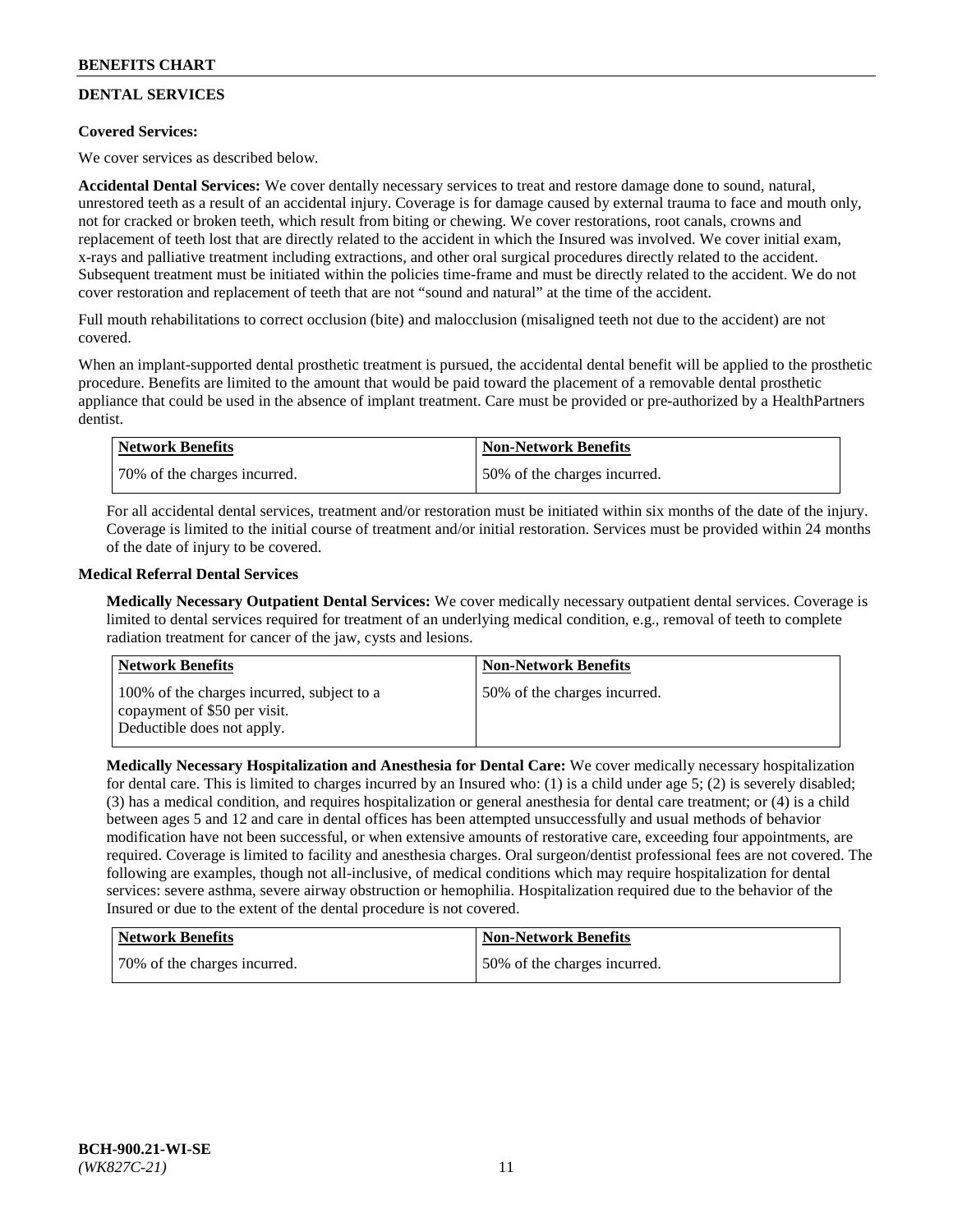**Medical Complications of Dental Care:** We cover medical complications of dental care. Treatment must be medically necessary care and related to medical complications of non-covered dental care, including complications of the head, neck, or substructures.

| <b>Network Benefits</b>                                                                                  | <b>Non-Network Benefits</b>  |
|----------------------------------------------------------------------------------------------------------|------------------------------|
| 100% of the charges incurred, subject to a<br>copayment of \$50 per visit.<br>Deductible does not apply. | 50% of the charges incurred. |

**Oral Surgery:** We cover oral surgery. Coverage is limited to treatment of medical conditions requiring oral surgery, such as treatment of oral neoplasm, non-dental cysts, fracture of the jaws, trauma of the mouth and jaws, and any other oral surgery procedures provided as medically necessary dental services.

| <b>Network Benefits</b>                                                                                  | <b>Non-Network Benefits</b>  |
|----------------------------------------------------------------------------------------------------------|------------------------------|
| 100% of the charges incurred, subject to a<br>copayment of \$50 per visit.<br>Deductible does not apply. | 50% of the charges incurred. |

**Treatment of Cleft Lip and Cleft Palate:** We cover treatment of cleft lip and cleft palate of a dependent child, including orthodontic treatment and oral surgery directly related to the cleft. Dental services which are not required for the treatment of cleft lip or cleft palate are not covered. If a dependent child covered under the Certificate and Benefits Chart is also covered under a dental plan which includes orthodontic services, that dental plan shall be considered primary for the necessary orthodontic services. Oral appliances are subject to the same copayment, conditions and limitations as durable medical equipment.

| <b>Network Benefits</b>                               | <b>Non-Network Benefits</b>                            |
|-------------------------------------------------------|--------------------------------------------------------|
| Coverage level is same as corresponding Network       | Coverage level is same as corresponding                |
| Benefits, depending on type of service provided, such | Non-Network Benefits, depending on type of service     |
| as Office Visits for Illness or Injury, Inpatient or  | provided, such as Office Visits for Illness or Injury, |
| Outpatient Hospital Services.                         | Inpatient or Outpatient Hospital Services.             |

**Treatment of Temporomandibular Disorder (TMD) and Craniomandibular Disorder (CMD):** We cover diagnostic procedures, surgical treatment and non-surgical treatment (including intraoral splint therapy devices) for temporomandibular disorder (TMD) and craniomandibular disorder (CMD), which is medically necessary care. Dental services which are not required to directly treat TMD or CMD are not covered.

| <b>Network Benefits</b>                                                                                  | <b>Non-Network Benefits</b>  |
|----------------------------------------------------------------------------------------------------------|------------------------------|
| 100% of the charges incurred, subject to a<br>copayment of \$50 per visit.<br>Deductible does not apply. | 50% of the charges incurred. |

# **Not Covered:**

- Dental treatment, procedures or services not listed in this Benefits Chart.
- Accident-related dental services if treatment is: (1) provided to teeth which are not sound and natural; (2) to teeth which have been restored; (3) initiated beyond six months from the date of the injury; (4) received beyond the initial treatment or restoration; or (5) received beyond 24 months from the date of injury.
- Oral surgery to remove wisdom teeth.
- Orthognathic treatment or procedures and all related services.
- See "Services Not Covered" in the Certificate.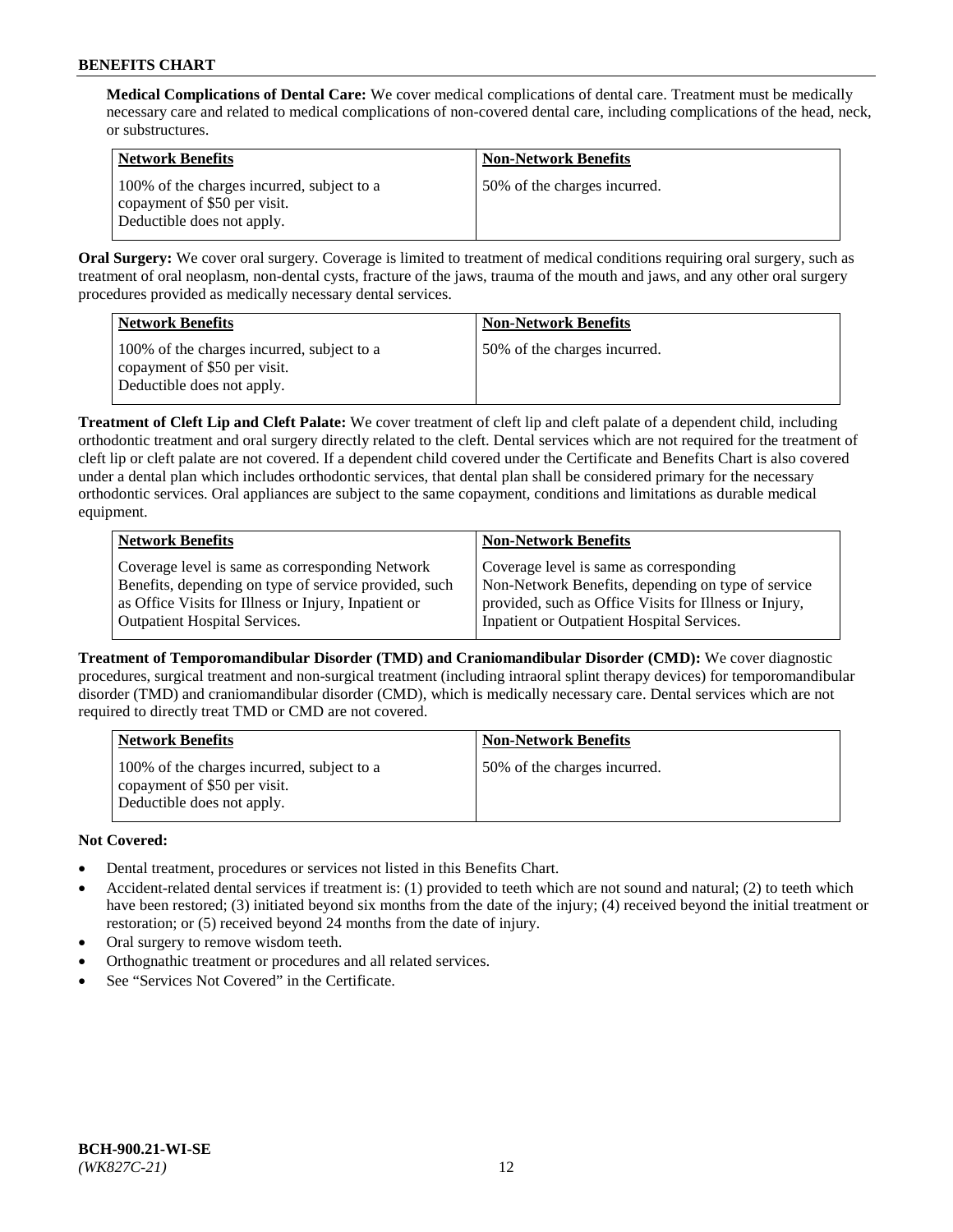# **DIAGNOSTIC IMAGING SERVICES**

### **Covered Services:**

We cover diagnostic imaging, when ordered by a provider and provided in a clinic or outpatient hospital facility.

For Network Benefits, non-emergent, scheduled outpatient Magnetic Resonance Imaging (MRI) and Computed Tomography (CT) must be provided at a designated facility. Your physician or facility will obtain or verify prior authorization for these services, as needed.

We cover services provided in a clinic or outpatient hospital facility. To see the benefit level for inpatient hospital or skilled nursing facility services, see benefits under "Inpatient Hospital and Skilled Nursing Facility Services".

### **Outpatient Magnetic Resonance Imaging (MRI) and Computed Tomography (CT)**

| <b>Network Benefits</b>      | <b>Non-Network Benefits</b>  |
|------------------------------|------------------------------|
| 70% of the charges incurred. | 50% of the charges incurred. |

### **All Other Outpatient Diagnostic Imaging Services**

#### **Services for Illness or Injury**

| Network Benefits             | <b>Non-Network Benefits</b>  |
|------------------------------|------------------------------|
| 70% of the charges incurred. | 50% of the charges incurred. |

### **Preventive Services (MRI/CT procedures are not considered preventive)**

Diagnostic imaging services associated with preventive services are covered at the benefit level shown in the "Preventive Services" section of this Benefits Chart.

### **Not Covered:**

See "Services Not Covered" in the Certificate.

# **DURABLE MEDICAL EQUIPMENT, PROSTHETICS, ORTHOTICS AND SUPPLIES**

#### **Covered Services:**

We cover equipment and services, as described below.

We cover durable medical equipment and services, prosthetics, orthotics and supplies, subject to the limitations below, including certain disposable supplies, enteral feedings and the following diabetic supplies and equipment: glucose monitors, insulin pumps limited to the purchase of one pump per year, syringes, blood and urine test strips and other diabetic supplies as deemed medically appropriate and necessary, for Insureds with gestational, Type I or Type II diabetes.

We cover external hearing aids, cochlear implants, and related treatment prescribed by a physician or by a licensed audiologist for Insureds under 18 years of age who have hearing loss.

We also cover basic hearing aids for Insureds age 18 or older for the correction of a hearing impairment.

Osseointegrated or bone-anchored hearing aids are only covered for Insureds who have hearing loss that is not correctable by any other procedure.

Hearing aids are limited to one basic, standard hearing aid for each ear every three years.

A basic hearing aid is defined as a hearing device that consists of a microphone, amplifier, volume control, battery and receiver, which is up to date using the latest technology. It does not include upgrades above and beyond the functionality of a basic hearing aid, including, but not limited to, hearing improvements for group settings, background noise, Bluetooth/remote control functionality, or extended warranties. Charges for upgrades above the cost of a basic, standard hearing aid are not covered.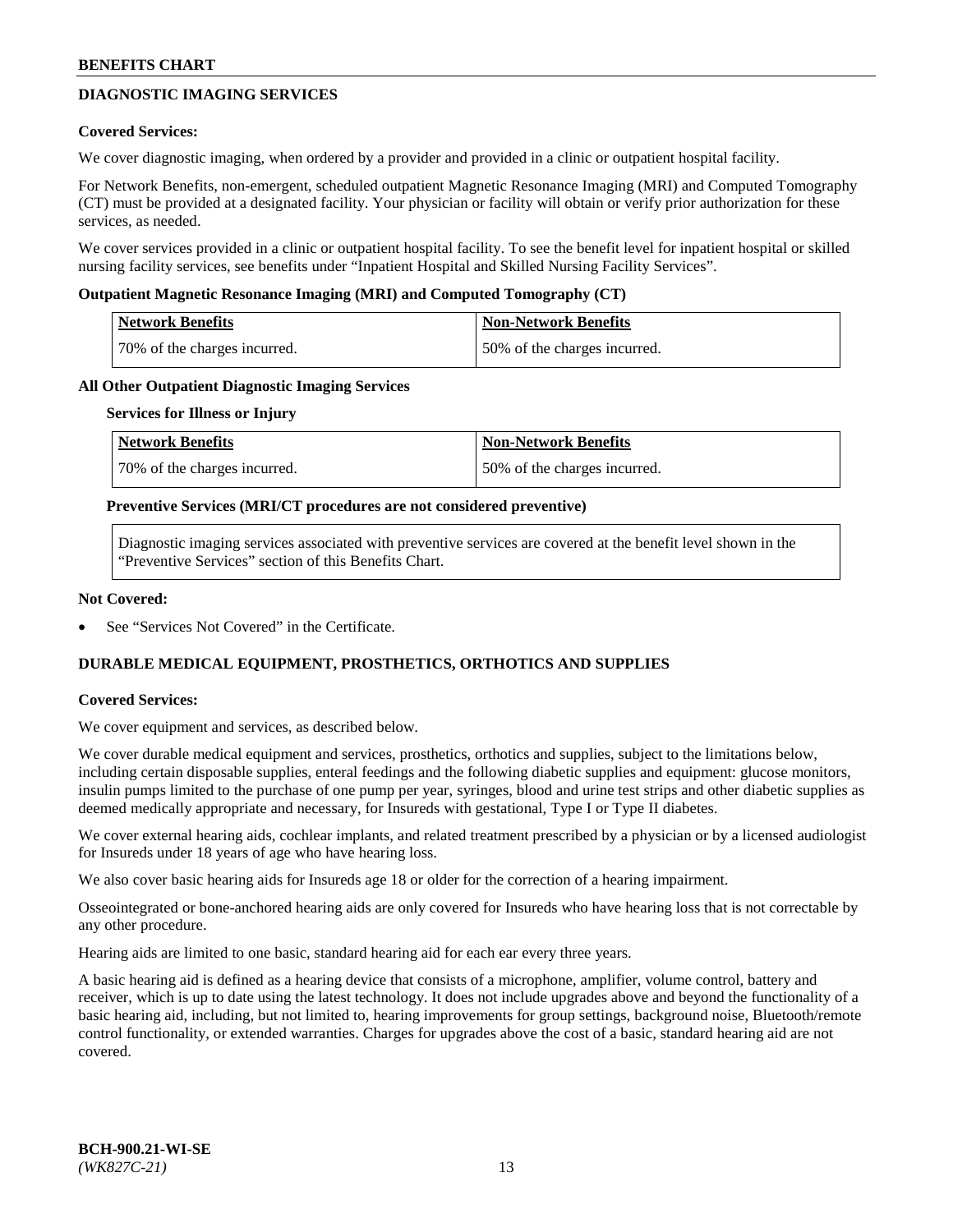## **Diabetic Supplies Purchased at a Pharmacy**

| <b>Network Benefits</b>                                    | <b>Non-Network Benefits</b>  |
|------------------------------------------------------------|------------------------------|
| 70% of the charges incurred.<br>Deductible does not apply. | 50% of the charges incurred. |

#### **Diabetic Supplies Purchased from a Non-Pharmacy Provider**

| <b>Network Benefits</b>                                              | <b>Non-Network Benefits</b>  |
|----------------------------------------------------------------------|------------------------------|
| 70% of the charges incurred if purchased from an<br>approved vendor. | 50% of the charges incurred. |

#### **Special Dietary Treatment for Phenylketonuria (PKU) if it meets our medical coverage criteria**

| Network Benefits                                           | <b>Non-Network Benefits</b>  |
|------------------------------------------------------------|------------------------------|
| 70% of the charges incurred.<br>Deductible does not apply. | 50% of the charges incurred. |

### **Oral Amino Acid Based Elemental Formula if it meets our Medical Coverage Criteria**

| Network Benefits             | <b>Non-Network Benefits</b>  |
|------------------------------|------------------------------|
| 70% of the charges incurred. | 50% of the charges incurred. |

## **All Other Durable Medical Equipment, Prosthetics, Orthotics and Supplies**

| <b>Network Benefits</b>      | <b>Non-Network Benefits</b>  |
|------------------------------|------------------------------|
| 70% of the charges incurred. | 50% of the charges incurred. |

#### **Limitations:**

Coverage of durable medical equipment is limited by the following:

- No more than a 93-day supply of diabetic supplies are covered and dispensed at a time.
- Payment will not exceed the cost of an alternate piece of equipment or service that is effective and medically necessary.
- For prosthetic benefits, other than oral appliances for cleft lip and cleft palate, payment will not exceed the cost of an alternate piece of equipment or service that is effective, medically necessary and enables Insureds to conduct standard
- activities of daily living. We reserve the right to determine if an item will be approved for rental vs. purchase.
- We require that certain diabetic supplies and equipment be purchased at a pharmacy.
- Diabetic supplies and equipment are limited to certain models and brands.
- Durable medical equipment and supplies must be obtained or repaired by approved vendors.
- Covered services and supplies are based on established medical policies which are subject to periodic review and modification by the medical or dental directors. Our medical policy for diabetic supplies includes information on our required models and brands. These medical policies (medical coverage criteria) are available by calling Member Services, or logging on to your "*my*HealthPartners" account a[t healthpartners.com.](https://www.healthpartners.com/hp/index.html)

## **Not Covered:**

Items which are not eligible for coverage include, but are not limited to:

- Replacement or repair of any covered items, if the items are (i) damaged or destroyed by misuse, abuse or carelessness, (ii) lost; or (iii) stolen.
- Duplicate or similar items.
- Labor and related charges for repair of any covered items which are more than the cost of replacement by an approved vendor.
- Sales tax, mailing, delivery charges, service call charges.
- Items which are primarily educational in nature or for hygiene, vocation, comfort, convenience or recreation.
- Communication aids or devices: equipment to create, replace or augment communication abilities including, but not limited to, speech processors, receivers, communication boards, or computer or electronic assisted communication.

#### **BCH-900.21-WI-SE**  *(WK827C-21)* 14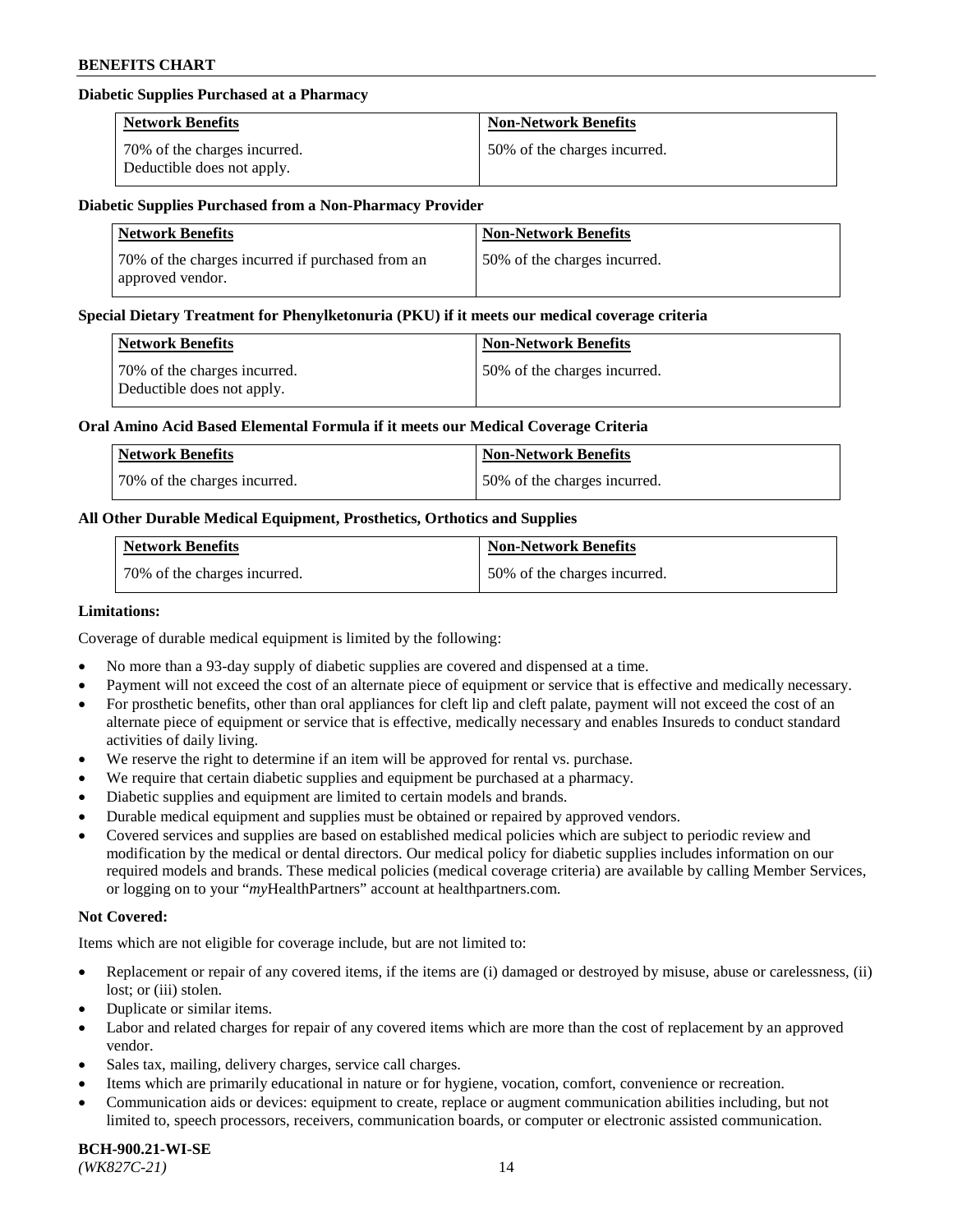- Implantable and osseointegrated or bone-anchored hearing aids and their fitting, except as specifically described in this Benefits Chart. This exclusion does not apply to cochlear implants.
- Eyeglasses, contact lenses and their fitting, measurement and adjustment, except as specifically described in this Benefits Chart.
- Hair prostheses (wigs).
- Household equipment which primarily has customary uses other than medical, such as, but not limited to, exercise cycles, air purifiers, central or unit air conditioners, water purifiers, non-allergenic pillows, mattresses or waterbeds.
- Household fixtures including, but not limited to, escalators or elevators, ramps, swimming pools and saunas.
- Modifications to the structure of the home including, but not limited to, wiring, plumbing or charges for installation of equipment.
- Vehicle, car or van modifications including, but not limited to, hand brakes, hydraulic lifts and car carrier.
- Rental equipment while owned equipment is being repaired by non-contracted vendors, beyond one month rental of medically necessary equipment.
- Other equipment and supplies, including but not limited to assistive devices, that we determine are not eligible for coverage.
- See "Services Not Covered" in the Certificate.

## **EMERGENCY AND URGENTLY NEEDED CARE SERVICES**

### **Covered Services:**

We cover services for emergency care and urgently needed care if the services are otherwise eligible for coverage under the Certificate.

**Urgently Needed Care.** These are services to treat an unforeseen illness or injury that:

- are required in order to prevent a serious deterioration in your health; and
- cannot be delayed until the next available clinic or office hours.

| <b>Network Benefits</b>                                                                                  | <b>Non-Network Benefits</b> |
|----------------------------------------------------------------------------------------------------------|-----------------------------|
| 100% of the charges incurred, subject to a<br>copayment of \$50 per visit.<br>Deductible does not apply. | See Network Benefits.       |

**Emergency Care.** These are services to treat:

- the sudden, unexpected onset of illness or injury which, if left untreated or unattended until the next available clinic or office hours, would result in hospitalization; or
- a condition requiring professional health services immediately necessary to preserve life or stabilize health.

When reviewing claims for coverage of emergency services, our medical director will take into consideration a reasonable layperson's belief that the circumstances required immediate medical care that could not wait until the next working day or next available clinic appointment.

#### **Emergency Care in a Hospital Emergency Room, including Professional Services of a Physician**

| <b>Network Benefits</b>      | <b>Non-Network Benefits</b> |
|------------------------------|-----------------------------|
| 70% of the charges incurred. | See Network Benefits.       |

#### **Inpatient Emergency Care in a Hospital**

| <b>Network Benefits</b>      | <b>Non-Network Benefits</b> |
|------------------------------|-----------------------------|
| 70% of the charges incurred. | See Network Benefits.       |

## **Not Covered:**

See "Services Not Covered" in the Certificate.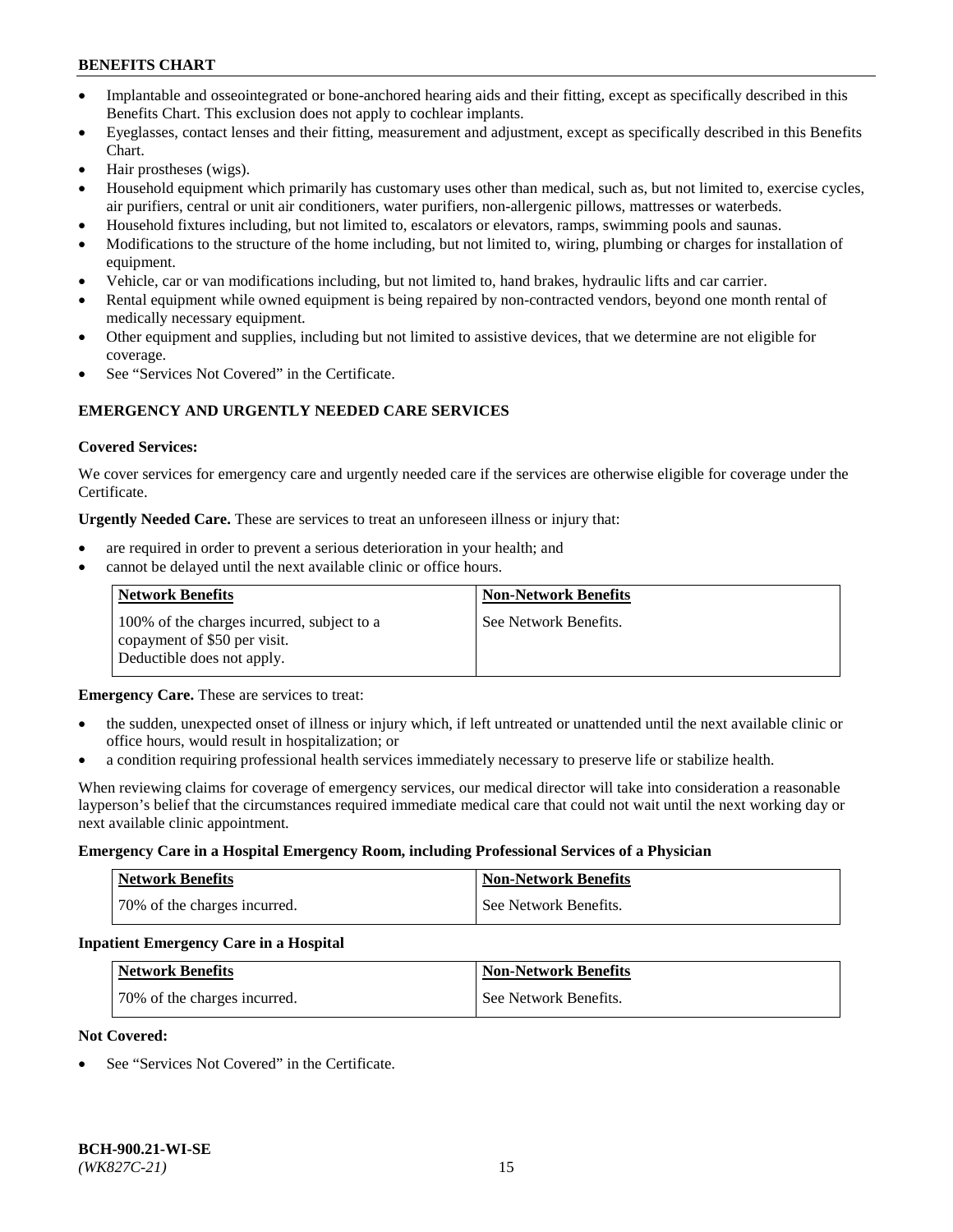# **GENE THERAPY**

## **Covered Services:**

We cover gene therapy treatment if it meets our medical coverage criteria.

| <b>Network Benefits</b>                                                                                                                                                                                 | <b>Non-Network Benefits</b> |
|---------------------------------------------------------------------------------------------------------------------------------------------------------------------------------------------------------|-----------------------------|
| Coverage level is same as corresponding Network<br>Benefits, depending on type of service provided such as<br>Office Visits for Illness or Injury, Inpatient or<br><b>Outpatient Hospital Services.</b> | No coverage.                |

## **Limitations:**

- Gene therapy must be provided by a designated provider.
- Specific types of gene therapy are limited to therapies and conditions specified in our medical coverage criteria.

# **Not Covered:**

See "Services Not Covered" in the Certificate.

## **HEALTH EDUCATION**

## **Covered Services:**

We cover education for preventive services and education for the management of chronic health problems (such as diabetes).

| <b>Network Benefits</b>                                     | <b>Non-Network Benefits</b>  |
|-------------------------------------------------------------|------------------------------|
| 100% of the charges incurred.<br>Deductible does not apply. | 50% of the charges incurred. |

## **Not Covered:**

See "Services Not Covered" in the Certificate.

## **HOME-BASED HEALTH ASSESSMENT PROGRAM**

## **Covered Services:**

If you meet our criteria for coverage, you may qualify for our home-based comprehensive health risk assessment program. The program covers a health assessment with a designated nurse practitioner.

| Network Benefits                                            | <b>Non-Network Benefits</b> |
|-------------------------------------------------------------|-----------------------------|
| 100% of the charges incurred.<br>Deductible does not apply. | No coverage.                |

#### **Not Covered:**

See "Services Not Covered" in the Certificate.

## **HOME HEALTH SERVICES**

#### **Covered Services:**

We cover skilled nursing services, physical therapy, occupational therapy, speech therapy, respiratory therapy and other therapeutic services, non-routine prenatal and postnatal services, routine postnatal well child visits, as described in our medical coverage criteria, phototherapy services for newborns, home health aide services and other eligible home health services when provided in your home, if you are homebound (i.e., unable to leave home without considerable effort due to a medical condition). Lack of transportation does not constitute homebound status. For phototherapy services for newborns and high risk prenatal services, supplies and equipment are included.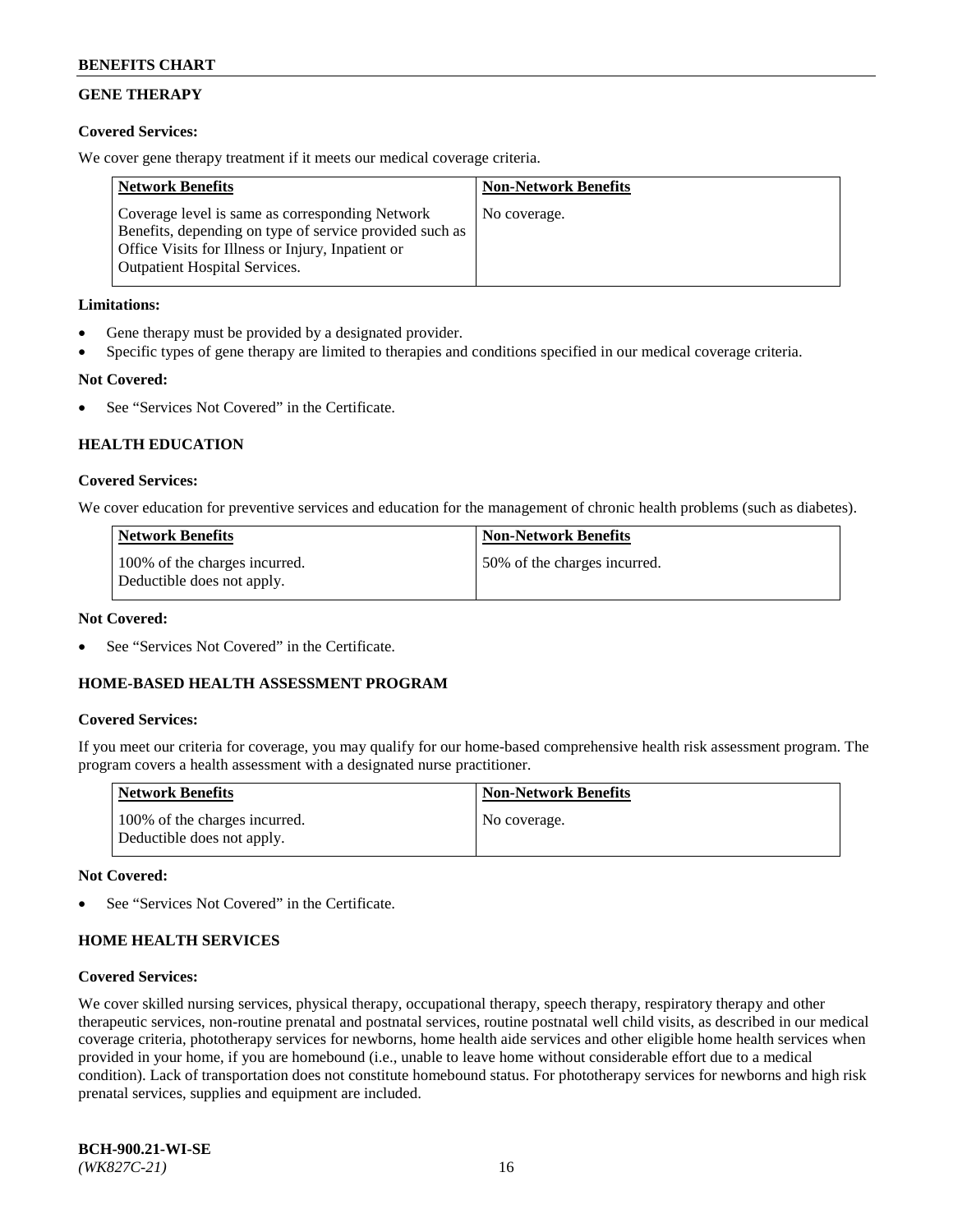We cover total parenteral nutrition/intravenous ("TPN/IV") therapy, equipment, supplies and drugs in connection with IV therapy. IV line care kits are covered under Durable Medical Equipment.

We cover palliative care benefits. Palliative care includes symptom management, education and establishing goals of care. We waive the requirement that you be homebound for a limited number of home visits for palliative care (as shown in this Benefits Chart), if you have a life-threatening, non-curable condition which has a prognosis of survival of two years or less. Additional palliative care visits are eligible under the home health services benefit if you are homebound and meet all other requirements defined in this section.

You do not need to be homebound to receive total parenteral nutrition/intravenous ("TPN/IV") therapy.

Home health services are eligible and covered only when:

- medically necessary; and
- provided as rehabilitative care, terminal care or maternity care; and
- ordered by a physician, and included in the written home care plan.

## **Physical Therapy, Occupational Therapy, Speech Therapy, Respiratory Therapy, Home Health Aide Services and Palliative Care**

| <b>Network Benefits</b>                                                                                  | <b>Non-Network Benefits</b>  |
|----------------------------------------------------------------------------------------------------------|------------------------------|
| 100% of the charges incurred, subject to a<br>copayment of \$50 per visit.<br>Deductible does not apply. | 50% of the charges incurred. |

If more than one home health visit occurs in a day, a separate copayment applies to each. For example, if an occupational therapist and a physical therapist visit an Insured in the same day, a separate copayment will be charged for each visit.

### **TPN/IV Therapy, Skilled Nursing Services, Non-Routine Prenatal/Postnatal Services, and Phototherapy**

| Network Benefits                                            | <b>Non-Network Benefits</b>  |
|-------------------------------------------------------------|------------------------------|
| 100% of the charges incurred.<br>Deductible does not apply. | 50% of the charges incurred. |

Each 24-hour visit (or shifts up to 24-hour visits) equals one visit and counts toward the Maximum visits for all other services shown below. Any visit that lasts less than 24 hours regardless of the length of the visit, will count as one visit toward the Maximum visits for all other services shown below. All visits must be medically necessary and benefit eligible.

#### **Routine Prenatal/Postnatal Services and Child Health Supervision Services**

| <b>Network Benefits</b>                                     | <b>Non-Network Benefits</b>   |
|-------------------------------------------------------------|-------------------------------|
| 100% of the charges incurred.<br>Deductible does not apply. | 150% of the charges incurred. |

## **Maximum Visits for Palliative Care**

If you are eligible to receive palliative care in the home and you are not homebound, there is a maximum of 12 visits per calendar year.

#### **Maximum Visits for All Services Other Than Palliative Care**

| Network Benefits             | <b>Non-Network Benefits</b>  |
|------------------------------|------------------------------|
| 60 visits per calendar year. | 30 visits per calendar year. |

Each visit provided under the Network Benefits and Non-Network Benefits counts toward the maximums shown under both Maximum visits sections. The routine postnatal well child visits do not count toward the visit limit.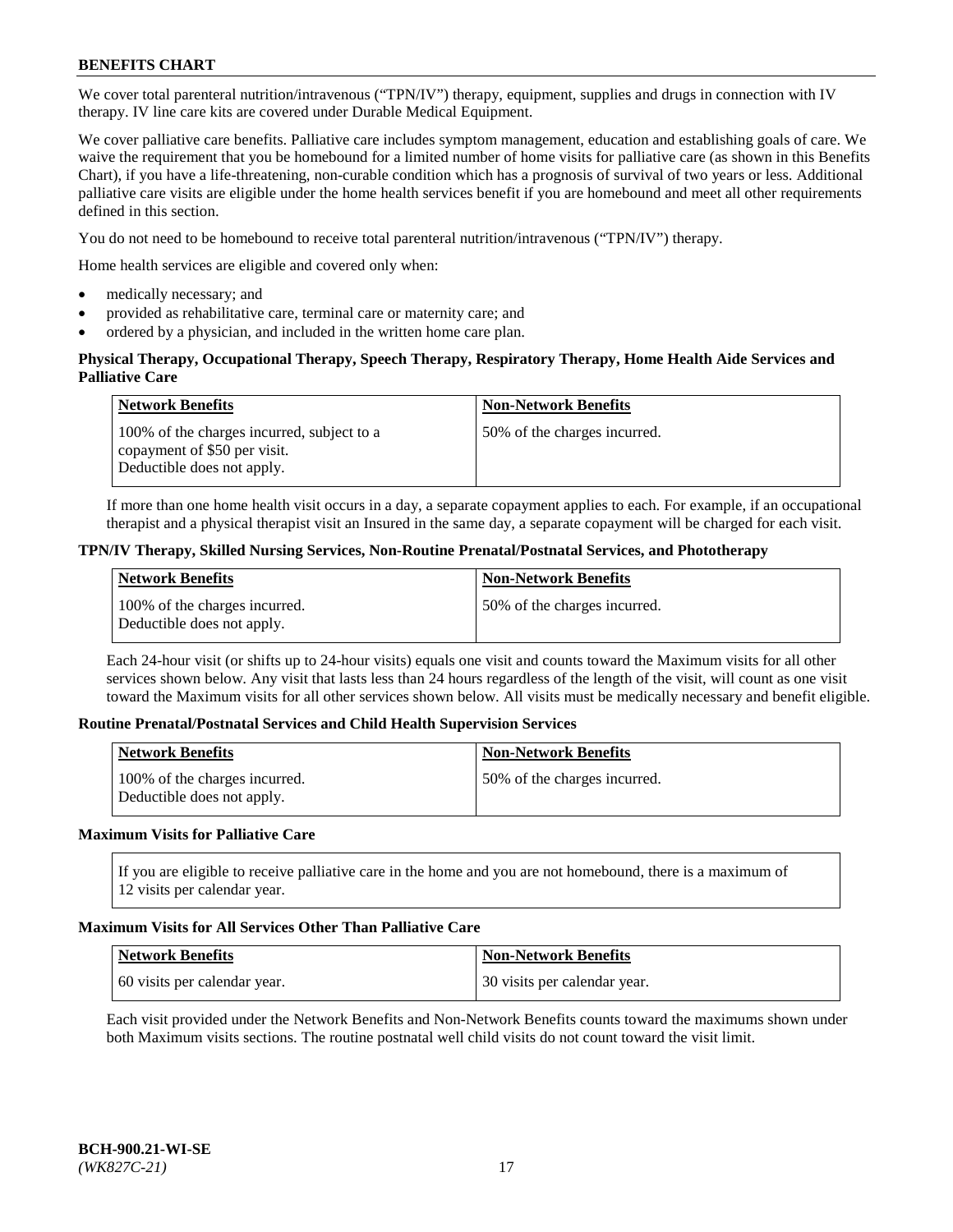## **Limitations:**

- Home health services are not provided as a substitute for a primary caregiver in the home or as relief (respite) for a primary caregiver in the home. We will not reimburse family members or residents in your home for the above services.
- A service shall not be considered a skilled nursing service merely because it is performed by, or under the direct supervision of, a licensed nurse. Where a service (such as tracheotomy suctioning or ventilator monitoring) or like services, can be safely and effectively performed by a non-medical person (or self-administered), without the direct supervision of a licensed nurse, the service shall not be regarded as a skilled nursing service, whether or not a skilled nurse actually provides the service. The unavailability of a competent person to provide a non-skilled service shall not make it a skilled service when a skilled nurse provides it. Only the skilled nursing component of so-called "blended" services (i.e. services which include skilled and non-skilled components) are covered under this Benefits Chart.

## **Not Covered:**

- Financial or legal counseling services.
- Housekeeping or meal services in your home.
- Private duty nursing services.
- Services provided by a family member or enrollee, or a resident in the enrollee's home.
- Vocational rehabilitation and recreational or educational therapy. Recreation therapy is therapy provided solely for the purpose of recreation, including, but not limited to: (a) requests for physical therapy or occupational therapy to improve athletic ability, and (b) braces or guards to prevent sports injuries.
- See "Services Not Covered" in the Certificate.

## **HOME HOSPICE SERVICES**

## **Applicable Definitions:**

**Part-time.** This is up to two hours of service per day, more than two hours is considered continuous care.

**Continuous Care.** This is from two to twelve hours of service per day provided by a registered nurse, licensed practical nurse, or home health aide, during a period of crisis in order to maintain a terminally ill patient at home.

**Appropriate Facility.** This is a nursing home, hospice residence, or other inpatient facility.

**Custodial Care Related to Hospice Services.** This means providing assistance in the activities of daily living and the care needed by a terminally ill patient which can be provided by primary caregiver (i.e., family member or friend) who is responsible for the patient's home care.

## **Covered Services:**

**Home Hospice Program.** We cover the services described below if you are terminally ill and accepted as a home hospice program participant. You must meet the eligibility requirements of the program, and elect to receive services through the home hospice program. The services will be provided in your home, with inpatient care available when medically necessary as described below. If you elect to receive hospice services, you do so in lieu of curative treatment for your terminal illness for the period you are enrolled in the home hospice program.

**Eligibility:** In order to be eligible to be enrolled in the home hospice program, you must: (1) be a terminally ill patient (prognosis of six months or less); (2) have chosen a palliative treatment focus (i.e., emphasizing comfort and supportive services rather than treatment attempting to cure the disease or condition); and (3) continue to meet the terminally ill prognosis as reviewed by our medical director or his or her designee over the course of care. You may withdraw from the home hospice program at any time.

**Eligible Services:** Hospice services include the following services provided in accordance with an approved hospice treatment plan.

- Home Health Services:
	- o Part-time care provided in your home by an interdisciplinary hospice team (which may include a physician, nurse, social worker, and spiritual counselor) and medically necessary home health services are covered.
	- o One or more periods of continuous care in your home or in a setting which provides day care for pain or symptom management, when medically necessary, will be covered.
- Inpatient Services: We cover medically necessary inpatient services.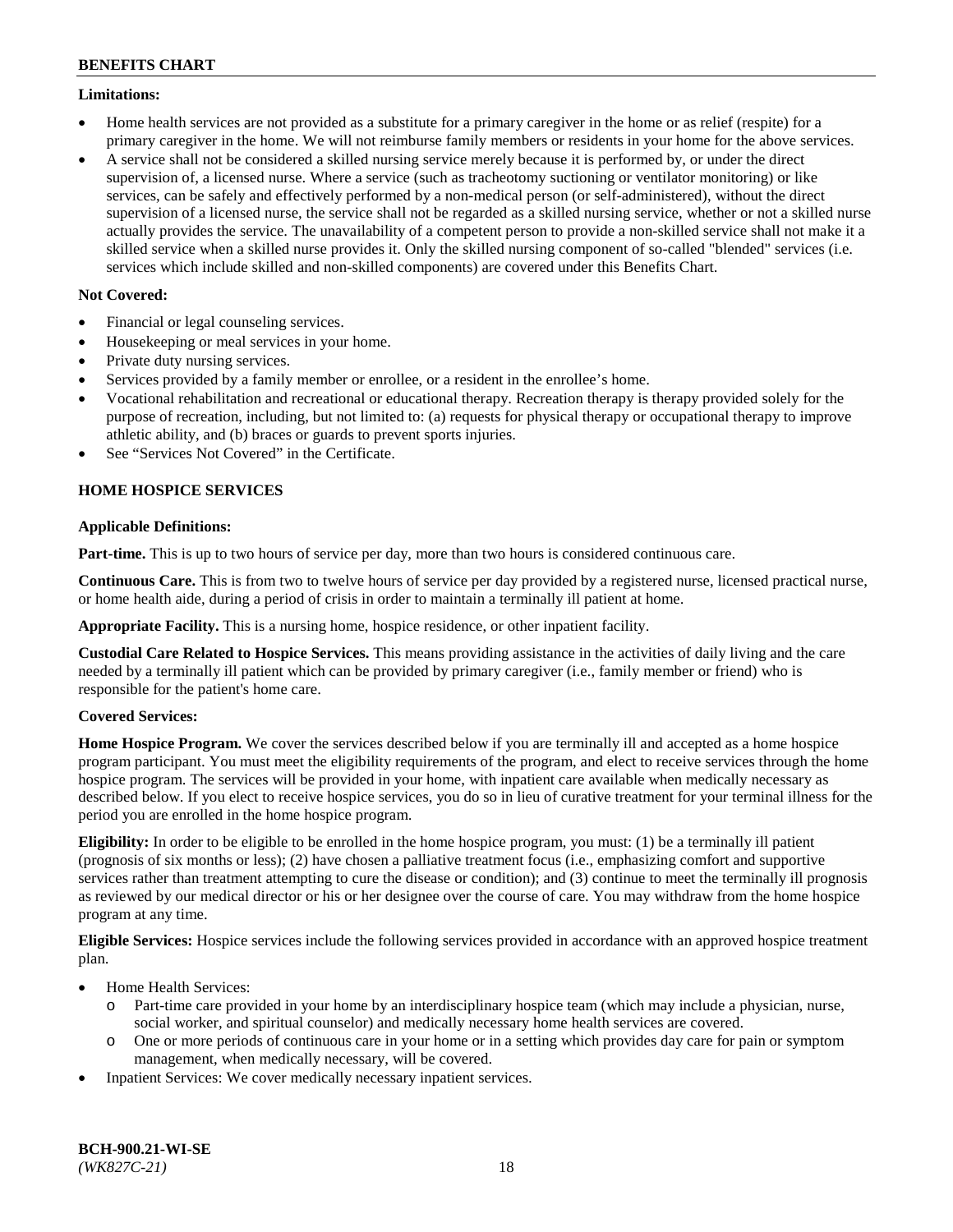- Other Services:
	- Respite care is covered for care in your home or in an appropriate facility, to give your primary caregivers (i.e., family members or friends) rest and/or relief when necessary in order to maintain a terminally ill patient at home.
	- o Medically necessary medications for pain and symptom management.
	- o Semi-electric hospital beds and other durable medical equipment are covered.
	- Emergency and non-emergency care is covered.

| Network Benefits                                            | <b>Non-Network Benefits</b>  |
|-------------------------------------------------------------|------------------------------|
| 100% of the charges incurred.<br>Deductible does not apply. | 50% of the charges incurred. |

Respite care is limited to 5 days per episode, and respite care and continuous care combined are limited to 30 days.

### **Not Covered:**

- Financial or legal counseling services.
- Housekeeping or meal services in your home.
- Custodial or maintenance care related to hospice services, whether provided in the home or in a nursing home.
- Any service not specifically described as covered services under this home hospice services benefits.
- Any services provided by members of your family or residents in your home.
- See "Services Not Covered" in the Certificate.

## **HOSPITAL AND SKILLED NURSING FACILITY SERVICES**

#### **Covered Services:**

We cover services as described below.

## **Medical or Surgical Hospital Services**

**Inpatient Hospital Services:** We cover the following medical or surgical services, for the treatment of acute illness or injury, which require the level of care only provided in an acute care facility. These services must be authorized by a physician.

Inpatient hospital services include: room and board; the use of operating or maternity delivery rooms; intensive care facilities; newborn nursery facilities; general nursing care, anesthesia, laboratory and diagnostic imaging services, radiation therapy, physical therapy, prescription drugs or other medications administered during treatment, blood and blood products (unless replaced), and blood derivatives, and other diagnostic or treatment related hospital services; physician and other professional medical and surgical services provided while in the hospital, including gender reassignment surgery that meets medical coverage criteria.

We cover, following a vaginal delivery, a minimum of 48 hours of inpatient care for the mother and newborn child. We cover, following a caesarean section delivery, a minimum of 96 hours of inpatient care for the mother and newborn child.

Group health plans and health insurance issuers generally may not, under Federal law, restrict benefits for any hospital length of stay in connection with childbirth for the mother of newborn child to less than 48 hours following a vaginal delivery, or less than 96 hours following a caesarean section. However, Federal law generally does not prohibit the mother's or newborn's attending provider, after consulting with the mother, from discharging the mother or her newborn earlier than 48 hours (or 96 hours as applicable). In any case plans and issuers may not, under Federal law, require that a provider obtain authorization from the plan or the insurance issuer for prescribing a length of stay not in excess of 48 hours (or 96 hours).

| Network Benefits             | Non-Network Benefits         |
|------------------------------|------------------------------|
| 70% of the charges incurred. | 50% of the charges incurred. |

Each Insured's admission or confinement, including that of a newborn child, is separate and distinct from the admission or confinement of any other Insured.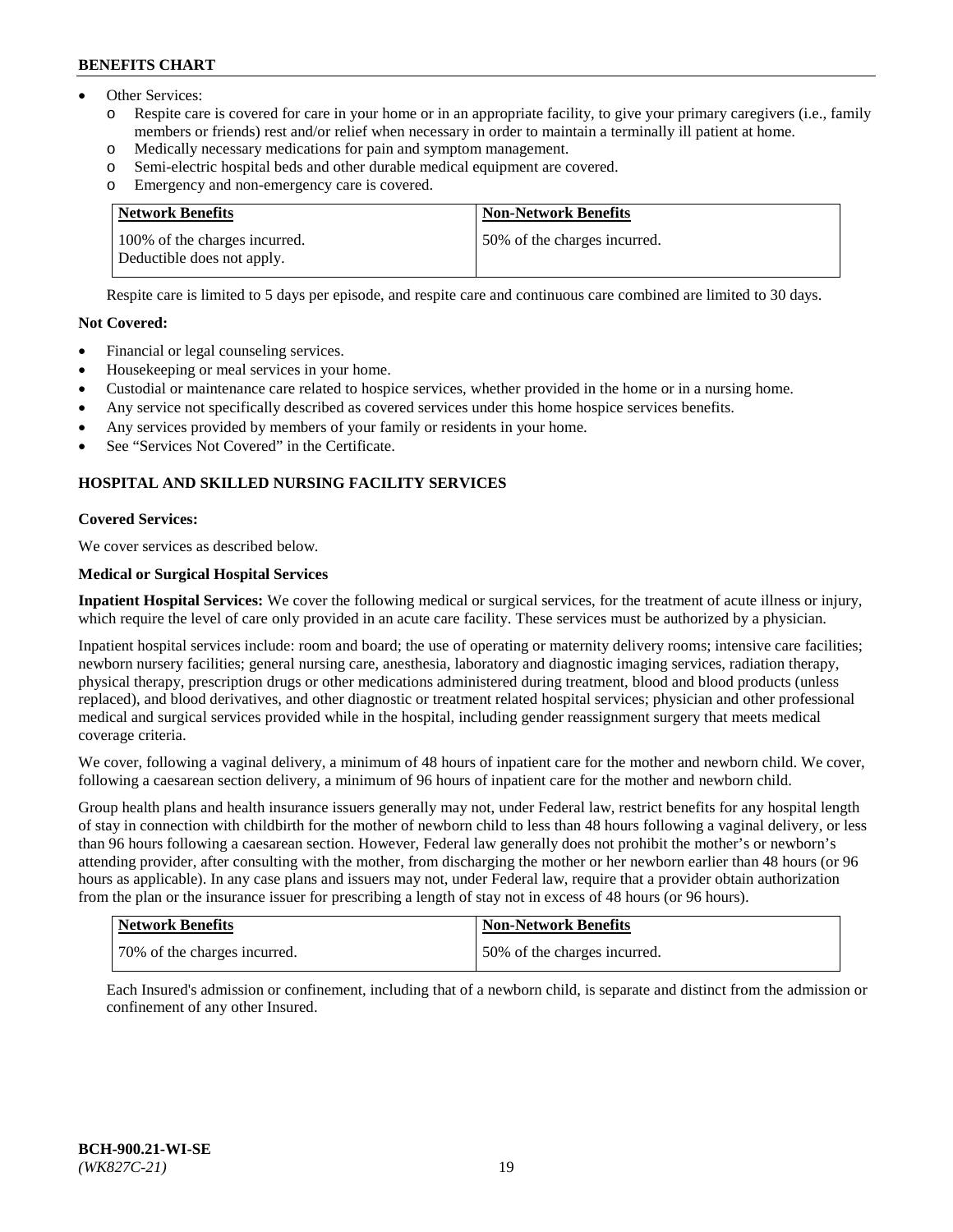**Outpatient Hospital, Ambulatory Care or Surgical Facility Services:** We cover the following medical and surgical services, for diagnosis or treatment of illness or injury on an outpatient basis. These services must be authorized by a physician.

Outpatient services include: use of operating rooms, maternity delivery rooms or other outpatient departments, rooms or facilities; and the following outpatient services: general nursing care, anesthesia, laboratory and diagnostic imaging services, radiation therapy, physical therapy, drugs administered during treatment, blood and blood products (unless replaced), and blood derivatives, and other diagnostic or treatment related outpatient services; physician and other professional medical and surgical services provided while an outpatient, including colonoscopies (starting at age 50, or under age 50 for people at high risk of colorectal cancer), and gender reassignment surgery that meets medical coverage criteria.

For Network Benefits, non-emergent, scheduled outpatient Magnetic Resonance Imaging (MRI) and Computed Tomography (CT) must be provided at a designated facility. Your physician or facility will obtain or verify prior authorization for these services, as needed.

To see the benefit level for diagnostic imaging services, laboratory services and physical therapy, see benefits under Diagnostic Imaging Services, Laboratory Services and Physical Therapy in this Benefits Chart.

| <b>Network Benefits</b>      | <b>Non-Network Benefits</b>  |
|------------------------------|------------------------------|
| 70% of the charges incurred. | 50% of the charges incurred. |

## **Skilled Nursing Facility Care:**

We cover room and board, daily skilled nursing and related ancillary services for post-acute treatment and rehabilitative care of illness or injury that meets medical coverage criteria. Rehabilitation services are limited to services where significant measurable progress is expected to occur within a reasonable period of time.

| Network Benefits                             | <b>Non-Network Benefits</b>                  |
|----------------------------------------------|----------------------------------------------|
| 70% of the charges incurred.                 | 50% of the charges incurred.                 |
| Limited to a 30 day maximum per confinement. | Limited to a 30 day maximum per confinement. |

Each day of services provided under the Network Benefits and Non-Network Benefits, combined, applies toward the maximum shown above.

#### **Not Covered:**

- Services for items for personal convenience, such as television rental, are not covered.
- See "Services Not Covered" in the Certificate.

## **INFERTILITY SERVICES**

#### **Covered Services:**

We cover the diagnosis of infertility. These services include diagnostic procedures and tests provided in connection with an infertility evaluation, office visits and consultations to diagnose infertility.

| Network Benefits                                           | <b>Non-Network Benefits</b>  |
|------------------------------------------------------------|------------------------------|
| 70% of the charges incurred.<br>Deductible does not apply. | 50% of the charges incurred. |

Coverage is limited to office visits and consultations to diagnose infertility. Treatment is not covered.

#### **Not Covered:**

- Treatment of infertility, including, but not limited to, office visits, laboratory, diagnostic imaging services, and drugs for the treatment of infertility; assisted reproduction, including, but not limited to, gamete intrafallopian tube transfer (GIFT), zygote intrafallopian tube transfer (ZIFT) intracytoplasmic sperm injection (ICSI), and/or in-vitro fertilization (IVF), and all charges associated with such procedures; reversal of sterilization; artificial insemination; and sperm, ova or embryo acquisition, retrieval or storage; however, we cover office visits and consultations to diagnose infertility.
- Services related to the establishment of surrogate pregnancy and fees for a surrogate.
- See "Services Not Covered" in the Certificate.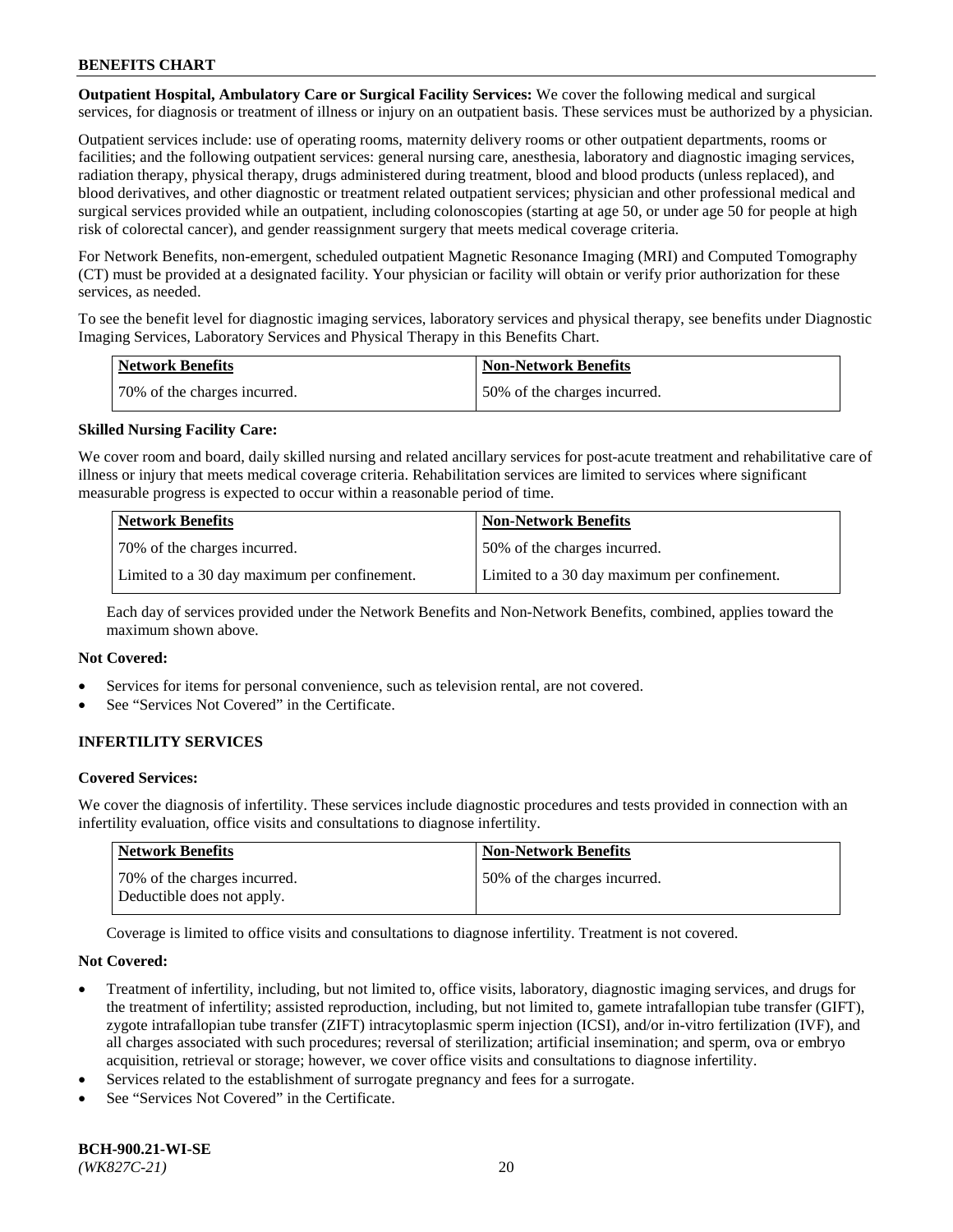# **LABORATORY SERVICES**

## **Covered Services:**

We cover laboratory tests when ordered by a provider and provided in a clinic or outpatient hospital facility. This includes blood tests to detect lead exposure in children between the ages of 6 months and 72 months.

To see the benefit level for inpatient hospital or skilled nursing facility services, see benefits under "Inpatient Hospital and Skilled Nursing Facility Services" in this Benefits Chart.

**Prostate-specific antigen (PSA) test coverage.** We cover prostate cancer screening for men 40 years of age or over who are symptomatic or in a high-risk category and for all men 50 years of age or older. Coverage includes a prostate-specific antigen blood test and a digital rectal examination.

| Network Benefits                                            | <b>Non-Network Benefits</b>  |
|-------------------------------------------------------------|------------------------------|
| 100% of the charges incurred.<br>Deductible does not apply. | 50% of the charges incurred. |

## **All other laboratory services**

### **Services for Illness or Injury**

| <b>Network Benefits</b>                                     | <b>Non-Network Benefits</b>  |
|-------------------------------------------------------------|------------------------------|
| 100% of the charges incurred.<br>Deductible does not apply. | 50% of the charges incurred. |

### **Preventive Services**

Laboratory services associated with preventive services are covered at the benefit level shown in the "Preventive Services" section of this Benefits Chart.

## **Not Covered:**

See "Services Not Covered" in the Certificate.

## **MASTECTOMY RECONSTRUCTION BENEFIT**

#### **Covered Services:**

We cover reconstruction of the breast on which the mastectomy has been performed; surgery and reconstruction of the other breast to produce symmetrical appearance, and prostheses and physical complications of all stages of mastectomy, including lymphedemas.

| <b>Network Benefits</b>                               | <b>Non-Network Benefits</b>                           |
|-------------------------------------------------------|-------------------------------------------------------|
| Coverage level is same as corresponding Network       | Coverage level is same as corresponding Non-Network   |
| Benefits, depending on type of service provided, such | Benefits, depending on type of service provided, such |
| as Office Visits for Illness or Injury, Inpatient or  | as Office Visits for Illness or Injury, Inpatient or  |
| <b>Outpatient Hospital Services.</b>                  | Outpatient Hospital Services.                         |

## **Not Covered:**

See "Services Not Covered" in the Certificate.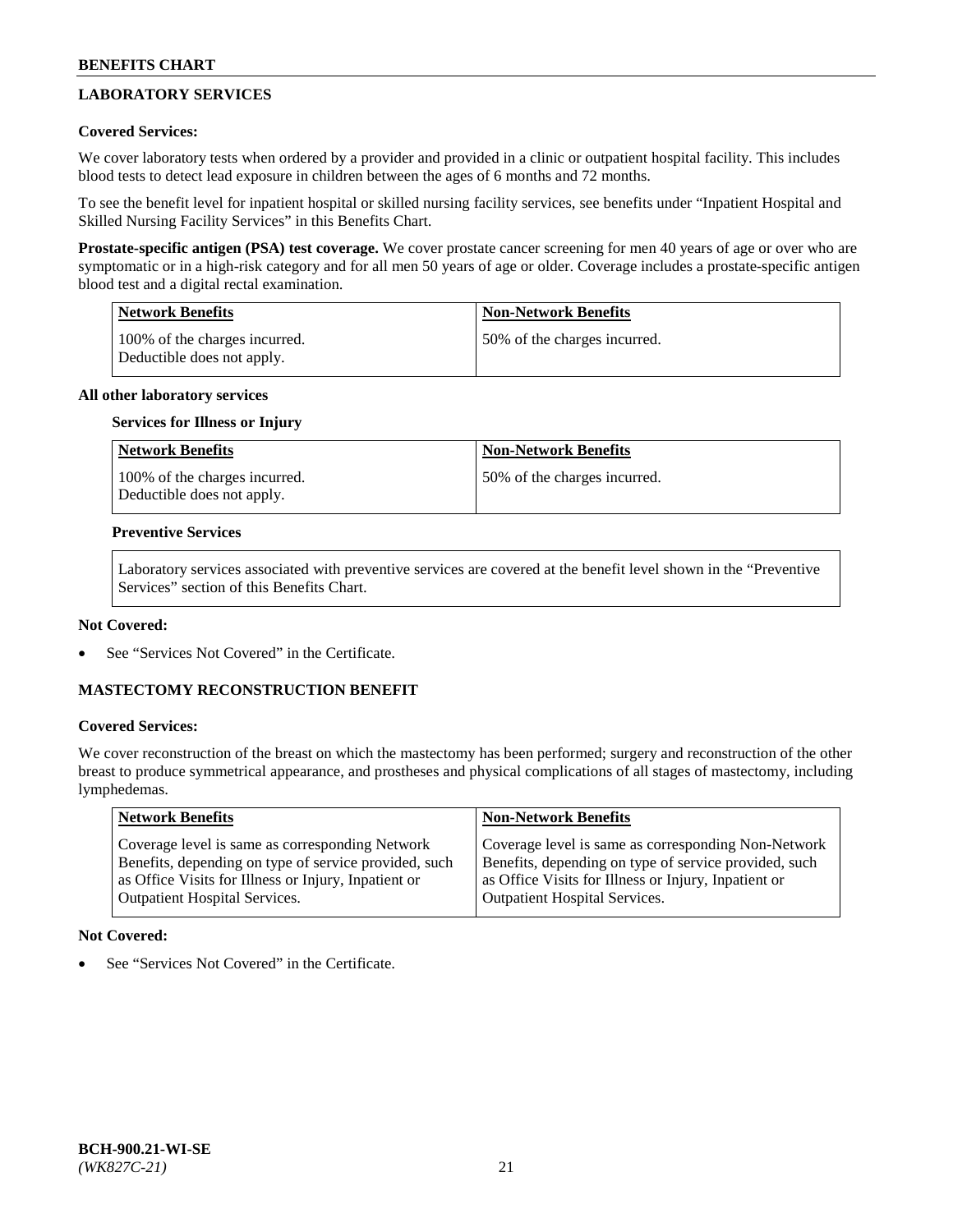# **MEDICATION THERAPY DISEASE MANAGEMENT PROGRAM**

### **Covered Services:**

If you meet our criteria for coverage, you may qualify for our Medication Therapy Disease Management Program.

The program covers consultations with a designated Network pharmacist.

Covered services are based on established medical policies, which are subject to periodic review and modification by the medical directors. These medical policies (medical coverage criteria) are available by calling Member Services, or logging on to your "*my*HealthPartners" account at [healthpartners.com.](http://www.healthpartners.com/)

| Network Benefits                                            | <b>Non-Network Benefits</b> |
|-------------------------------------------------------------|-----------------------------|
| 100% of the charges incurred.<br>Deductible does not apply. | No coverage.                |

### **Not Covered:**

See "Services Not Covered" in the Certificate.

## **OFFICE VISITS FOR ILLNESS OR INJURY**

### **Covered Services:**

We cover the following when medically necessary: professional medical and surgical services and related supplies, including biofeedback, of physicians and other health care providers; blood and blood products (unless replaced) and blood derivatives.

We cover diagnosis and treatment of illness or injury to the eyes. Where contact or eye glass lenses are prescribed as medically necessary for the post-operative treatment of cataracts or for the treatment of aphakia, or keratoconus, we cover the initial evaluation, lenses and fitting. Insureds must pay for lens replacement beyond the initial pair.

#### **Office Visits**

| <b>Network Benefits</b>                                                                                  | <b>Non-Network Benefits</b>  |
|----------------------------------------------------------------------------------------------------------|------------------------------|
| 100% of the charges incurred, subject to a<br>copayment of \$50 per visit.<br>Deductible does not apply. | 50% of the charges incurred. |

### **Convenience Clinics**

| <b>Network Benefits</b>                                                                                  | <b>Non-Network Benefits</b>  |
|----------------------------------------------------------------------------------------------------------|------------------------------|
| 100% of the charges incurred, subject to a<br>copayment of \$25 per visit.<br>Deductible does not apply. | 50% of the charges incurred. |

#### **Scheduled Telephone Visits**

| Network Benefits                                                                                         | <b>Non-Network Benefits</b>  |
|----------------------------------------------------------------------------------------------------------|------------------------------|
| 100% of the charges incurred, subject to a<br>copayment of \$25 per visit.<br>Deductible does not apply. | 50% of the charges incurred. |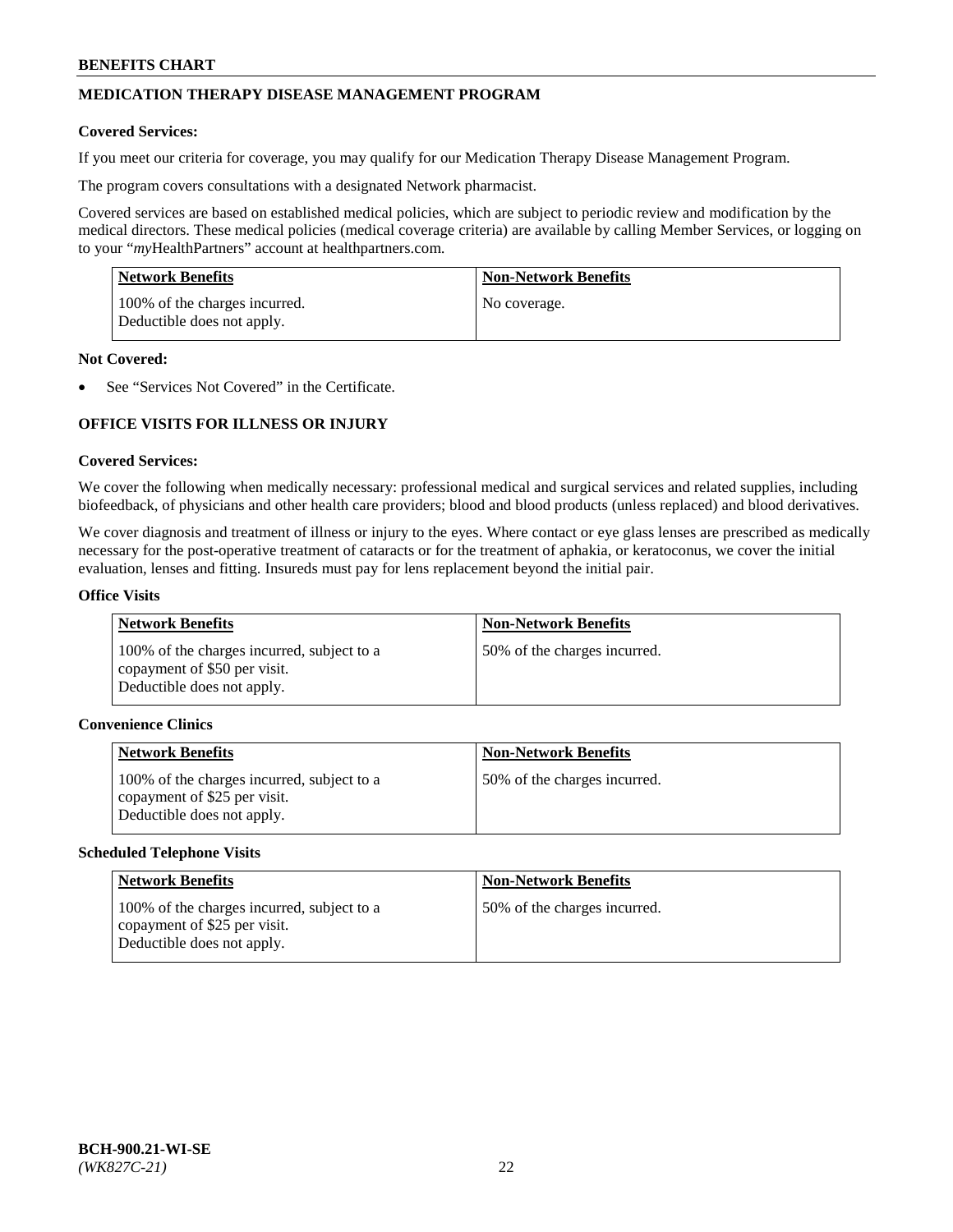## **E-Visits**

## **Access to Online Care through virtuwell a[t virtuwell.com](https://www.virtuwell.com/)**

| <b>Network Benefits</b>                                     | <b>Non-Network Benefits</b> |
|-------------------------------------------------------------|-----------------------------|
| 100% of the charges incurred.<br>Deductible does not apply. | Not applicable.             |

# **All Other E-Visits**

| <b>Network Benefits</b>                                                                                  | <b>Non-Network Benefits</b>  |
|----------------------------------------------------------------------------------------------------------|------------------------------|
| 100% of the charges incurred, subject to a<br>copayment of \$25 per visit.<br>Deductible does not apply. | 50% of the charges incurred. |

## **Injections Administered in a Physician's Office, other than immunizations**

## **Allergy Injections**

| Network Benefits                                                                                                  | <b>Non-Network Benefits</b>  |
|-------------------------------------------------------------------------------------------------------------------|------------------------------|
| 100% of the charges incurred, subject to a<br>copayment of \$2 per date of service.<br>Deductible does not apply. | 50% of the charges incurred. |

### **All Other Injections**

| <b>Network Benefits</b>                                                                                           | <b>Non-Network Benefits</b>  |
|-------------------------------------------------------------------------------------------------------------------|------------------------------|
| 100% of the charges incurred, subject to a<br>copayment of \$2 per date of service.<br>Deductible does not apply. | 50% of the charges incurred. |

### **Not Covered:**

- Court ordered treatment, except as described in this Benefits Chart. Any resulting court ordered treatment for mental health services will be subject to the Certificate's requirement for medical necessity.
- See "Services Not Covered" in the Certificate.

# **PEDIATRIC EYEWEAR**

## **Covered Services:**

We cover pediatric eyewear for children under age 19, subject to our medical coverage criteria. Coverage under this provision will continue until the end of the month in which the child turns age 19. These medical policies (medical coverage criteria) are available by calling Member Services, or logging on to your "*my*HealthPartners" account a[t healthpartners.com.](https://www.healthpartners.com/hp/index.html)

| Network Benefits             | <b>Non-Network Benefits</b> |
|------------------------------|-----------------------------|
| 70% of the charges incurred. | No coverage.                |

Limited to one pair of eyeglasses (lenses and frames), or one pair of contact lenses per calendar year.

## **Not Covered:**

See "Services Not Covered" in the Certificate.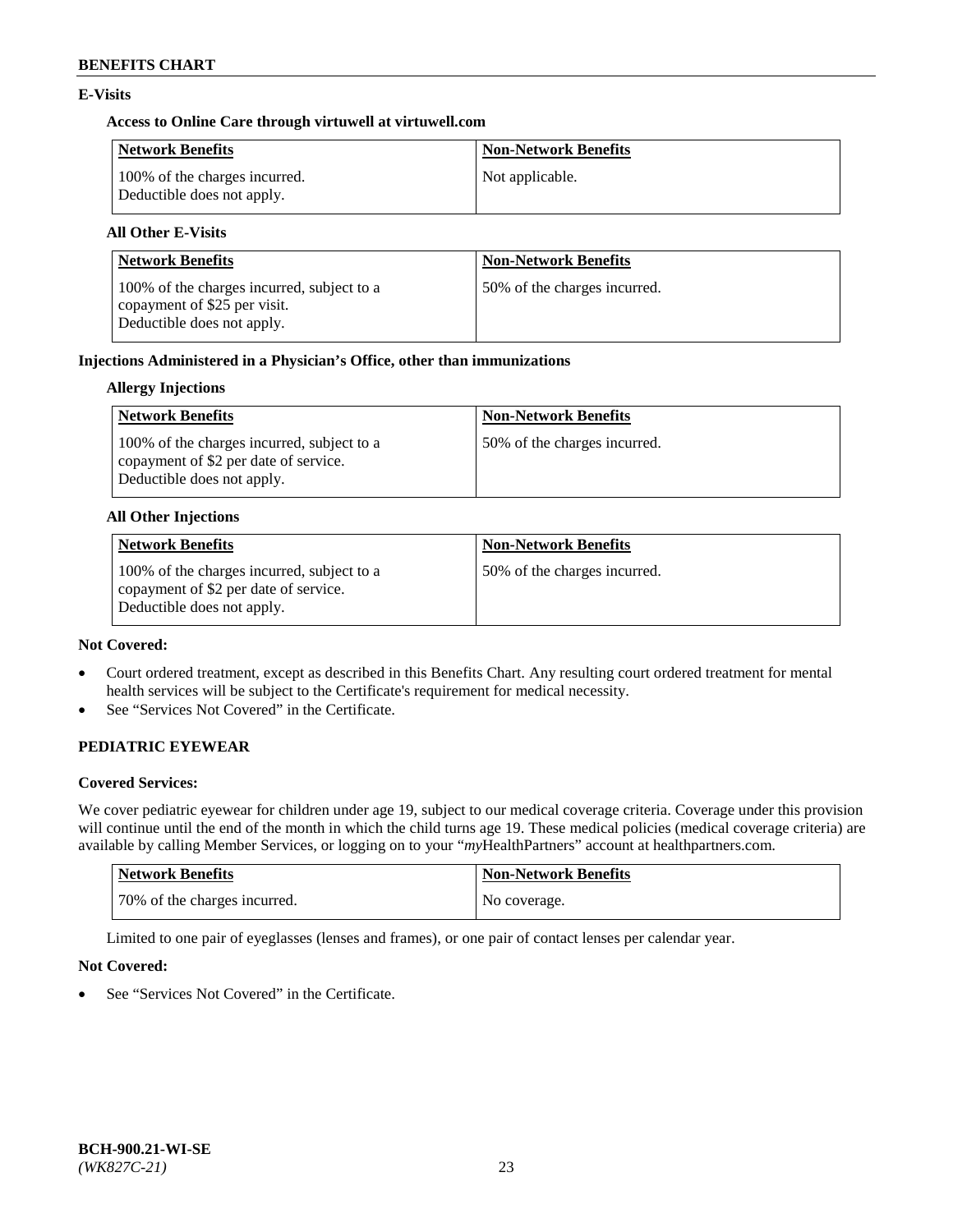# **PHYSICAL THERAPY, OCCUPATIONAL THERAPY, SPEECH THERAPY AND OTHER SPECIFIED THERAPIES**

## **Covered Services:**

We cover the following physical therapy, occupational therapy and speech therapy services:

- Medically necessary rehabilitative care to correct the effects of illness or injury.
- Habilitative care rendered for congenital, developmental or medical conditions which have significantly limited the successful initiation of normal speech and normal motor development.

Massage therapy which is performed in conjunction with other treatment/modalities by a physical or occupational therapist is part of a prescribed treatment plan and is not billed separately is covered.

We cover services provided in a clinic. To see the benefit level for inpatient hospital or skilled nursing facility services, see benefits under "Inpatient Hospital and Skilled Nursing Facility Services".

#### **Rehabilitative Care**

| <b>Network Benefits</b>                                                                                                                                                                                   | <b>Non-Network Benefits</b>                                                                                                   |
|-----------------------------------------------------------------------------------------------------------------------------------------------------------------------------------------------------------|-------------------------------------------------------------------------------------------------------------------------------|
| 100% of the charges incurred, subject to a<br>copayment of \$50 per visit.<br>Deductible does not apply.<br>Physical, Occupational and Speech Therapy are<br>limited to 20 visits each per calendar year. | 50% of the charges incurred.<br>Physical, Occupational and Speech Therapy are<br>limited to 20 visits each per calendar year. |

In addition to the services provided above, we cover a minimum of:

- 20 visits per calendar year for pulmonary rehabilitation therapy.
- 36 visits per calendar year for cardiac rehabilitation therapy.
- 30 visits per calendar year for post-cochlear implant aural therapy.
- 20 visits per calendar year for cognitive rehabilitation therapy.

The maximum number of visits is combined for Network Benefits and Non-Network Benefits.

## **Habilitative Services**

| <b>Network Benefits</b>                                                                                  | <b>Non-Network Benefits</b>                                                                                                   |
|----------------------------------------------------------------------------------------------------------|-------------------------------------------------------------------------------------------------------------------------------|
| 100% of the charges incurred, subject to a<br>copayment of \$50 per visit.<br>Deductible does not apply. | 50% of the charges incurred.<br>Physical, Occupational and Speech Therapy are<br>limited to 20 visits each per calendar year. |
| Physical, Occupational and Speech Therapy are<br>limited to 20 visits each per calendar year.            |                                                                                                                               |

The maximum number of visits is combined for Network Benefits and Non-Network Benefits.

## **Not Covered:**

- Massage therapy for the purpose of comfort or convenience of the Insured.
- See "Services Not Covered" in the Certificate.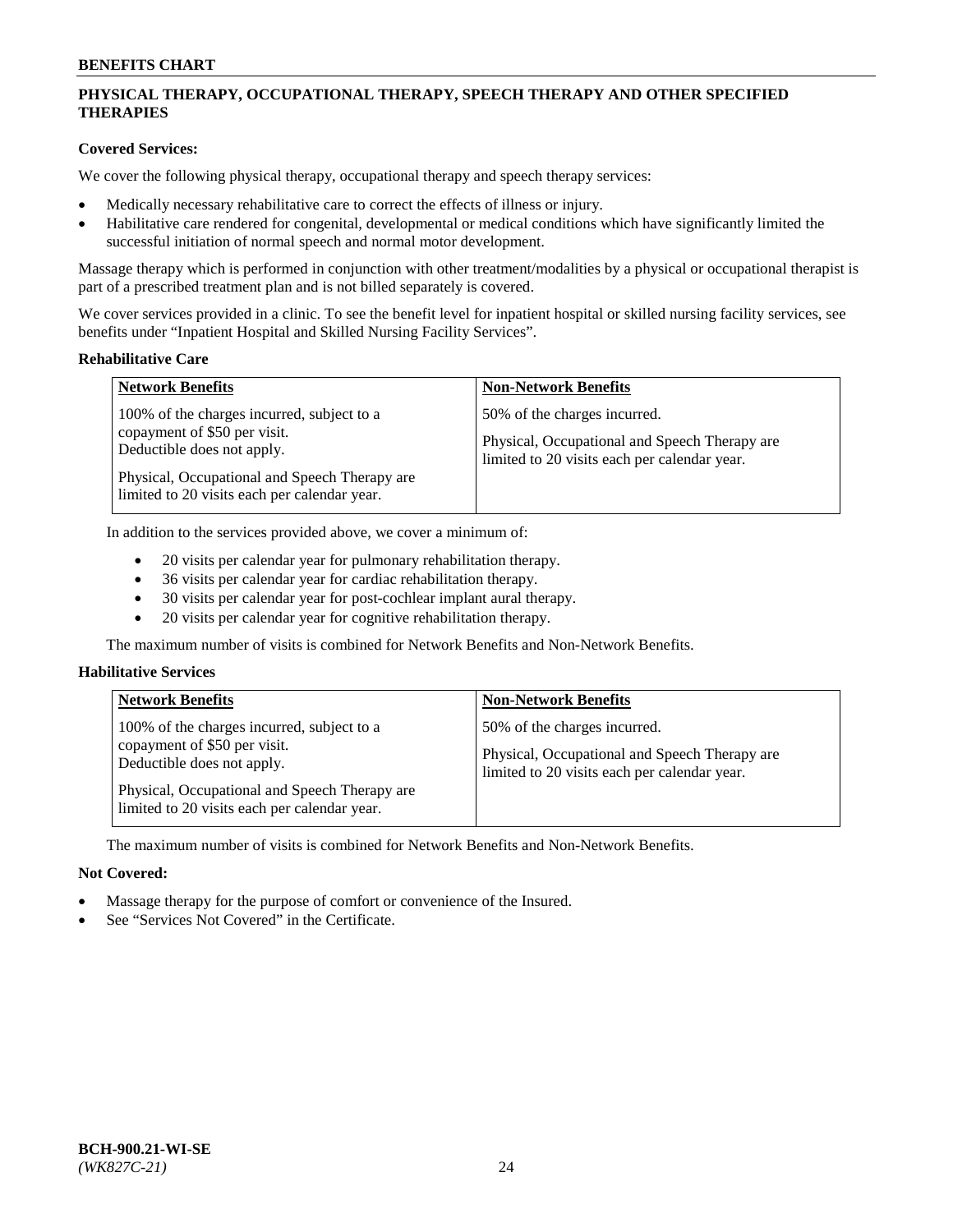## **PRESCRIPTION DRUG SERVICES**

## **Covered Services:**

We cover prescription drugs and medications that can be self-administered or are administered in a physician's office.

We will refill a prescription for eye drops covered under this Benefits Chart if the Insured requests a refill and the original prescription specified that additional quantities would be needed, providing the refill request does not exceed the quantities needed, and the following conditions are met:

- If the Insured requests a 30-day refill supply, the request must be made between 22 and 30 days of the later of (a) the original date that the prescription was distributed to the insured or (b) the date that the most recent refill was distributed to the Insured; or
- If the Insured requests a 90-day refill supply, the request must be made between 67 and 90 days of the later of (a) the original date that the prescription was distributed to the insured or (b) the date that the most recent refill was distributed to the Insured.

### **For Network Benefits, drugs and medications must be obtained at a Network pharmacy.**

#### **Outpatient Drugs (except as specified below)**

| <b>Network Benefits</b>                                                                                                                                                                                           | <b>Non-Network Benefits</b>  |
|-------------------------------------------------------------------------------------------------------------------------------------------------------------------------------------------------------------------|------------------------------|
| 100% of the charges incurred, subject to a copayment of<br>\$5 for generic low cost formulary drugs and 100% of<br>the charges incurred, subject to a copayment of \$25 for<br>generic high cost formulary drugs. | 50% of the charges incurred. |
| Brand name formulary drugs are covered at 100% of the<br>charges incurred, subject to a copayment of \$60.                                                                                                        |                              |
| In no event will your cost for a formulary insulin drug<br>exceed \$25.                                                                                                                                           |                              |
| Non-formulary drugs are covered at 100% of the<br>charges incurred, subject to a copayment of \$150.                                                                                                              |                              |
| Deductible does not apply.                                                                                                                                                                                        |                              |

**Oral chemotherapy drugs** are included on the Specialty Drug List. However, you pay the applicable outpatient drug copayment. As required by Wisconsin law, your maximum copayment will not be more than \$100 per prescription for a 31-day supply.

## **Mail Order Drugs**

| <b>Network Benefits</b>                                                                                                                                                                                                    | <b>Non-Network Benefits</b>           |
|----------------------------------------------------------------------------------------------------------------------------------------------------------------------------------------------------------------------------|---------------------------------------|
| For your convenience, you may also get up to a 93-day<br>supply of outpatient prescription drugs that can be self-<br>administered through the designated mail order service.                                              | See Network Mail Order Drugs Benefit. |
| New prescriptions to treat certain chronic conditions<br>and trial drugs will be limited to quantity limits<br>described at the end of this section. You will have to<br>pay one copayment for your initial 31-day supply. |                                       |
| Specialty Drugs are not available through the mail order<br>service.                                                                                                                                                       |                                       |

## **Tobacco Cessation Drugs are covered for all FDA approved tobacco cessation drugs**

| Network Benefits                                            | <b>Non-Network Benefits</b>  |
|-------------------------------------------------------------|------------------------------|
| 100% of the charges incurred.<br>Deductible does not apply. | 50% of the charges incurred. |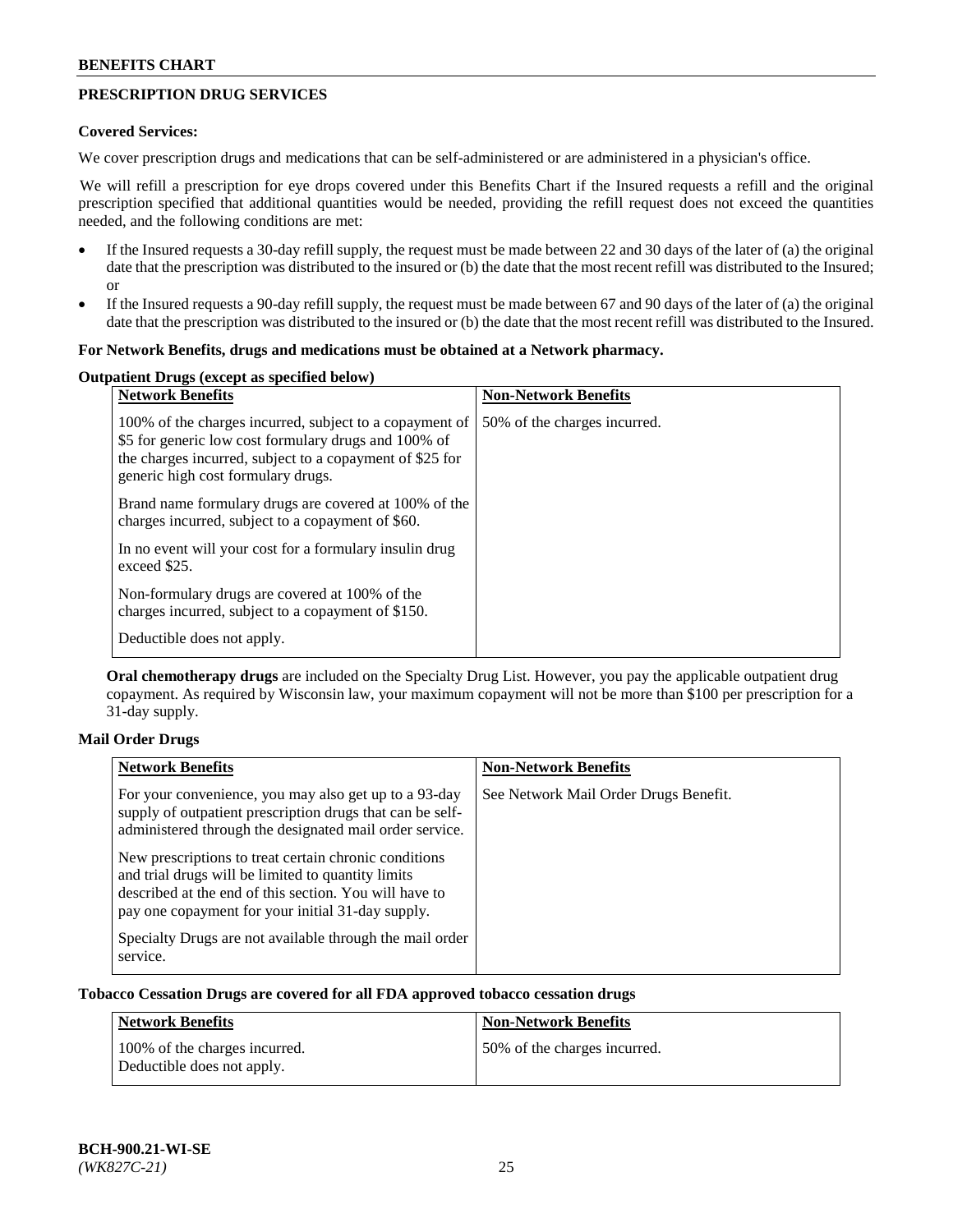## **Contraceptive Drugs**

| <b>Network Benefits</b>                                                                                                                                         | <b>Non-Network Benefits</b>  |
|-----------------------------------------------------------------------------------------------------------------------------------------------------------------|------------------------------|
| 100% of the charges incurred for formulary drugs.<br>Deductible does not apply.                                                                                 | 50% of the charges incurred. |
| If a physician requests that a non-formulary<br>contraceptive drug be dispensed as written, the drug<br>will be covered at 100%, not subject to the deductible. |                              |

## **Specialty Drugs which are Self-Administered**

| <b>Network Benefits</b>                                                                                              | <b>Non-Network Benefits</b> |
|----------------------------------------------------------------------------------------------------------------------|-----------------------------|
| 80% of the charges incurred.<br>Deductible does not apply.                                                           | No coverage.                |
| Specialty Drugs are limited to drugs on the Specialty<br>Drug List and must be obtained from a designated<br>vendor. |                             |

**Oral chemotherapy drugs** are included on the Specialty Drug List. However, you pay the applicable outpatient drug copayment. As required by Wisconsin law, your maximum copayment will not be more than \$100 per prescription for a 31-day supply.

## **Limitations:**

- Certain drugs may require prior authorization as indicated on the formulary. HealthPartners may require prior authorization for the drug and also the site where the drug will be provided. Certain drugs are subject to our utilization review process and quantity limits.
- Certain non-formulary drugs require prior authorization. In addition, certain drugs may be subject to any quantity limits applied as part of our trial program.
- If an Insured requests a brand name drug when there is a generic equivalent, the brand name drug will be covered up to the charge that would apply to the generic drug, minus any required copayment. If a physician requests that a brand name drug be dispensed as written, the drug will be paid at the non-formulary benefit.
- We may require insureds to try over-the-counter (OTC) drug alternatives before approving more costly formulary prescription drugs.
- Unless otherwise specified in the Prescription Drug Services" section, you may receive up to a 31-day supply per prescription.
- A 93-day supply will be covered and dispensed only at pharmacies that participate in our extended day supply program.
- New prescriptions to treat certain chronic conditions are limited to a 31-day supply.
- No more than a 31-day supply of specialty drugs will be covered and dispensed at a time unless it's a manufacturer supplied drug that cannot be split that supplies the member with more than a 31-day supply.
- If a copayment is required, you must pay one copayment for each 31-day supply, or portion thereof. **Not Covered:**
- Replacement of prescription drugs, medications, equipment and supplies due to loss, damage or theft.
- Nonprescription (over-the-counter) drugs or medications, including, but not limited to, vitamins, supplements, homeopathic remedies, and non-FDA approved drugs, unless listed on the formulary and prescribed by a physician or legally authorized health care provider under applicable state and federal law. This exclusion does not include over-thecounter contraceptives for women as allowed under the Affordable Care Act when the Insured obtains a prescription for the item. In addition, if the Insured obtains a prescription, this exclusion does not include aspirin to prevent cardiovascular disease for men and women of certain ages; folic acid supplements for women who may become pregnant; fluoride chemoprevention supplements for children without fluoride in their water source; and iron supplements for children age 6-12 who are at risk for anemia.
- All drugs for the treatment of sexual dysfunction.
- All drugs for the treatment of growth deficiency.
- All drugs for the treatment of infertility.
- Medical cannabis.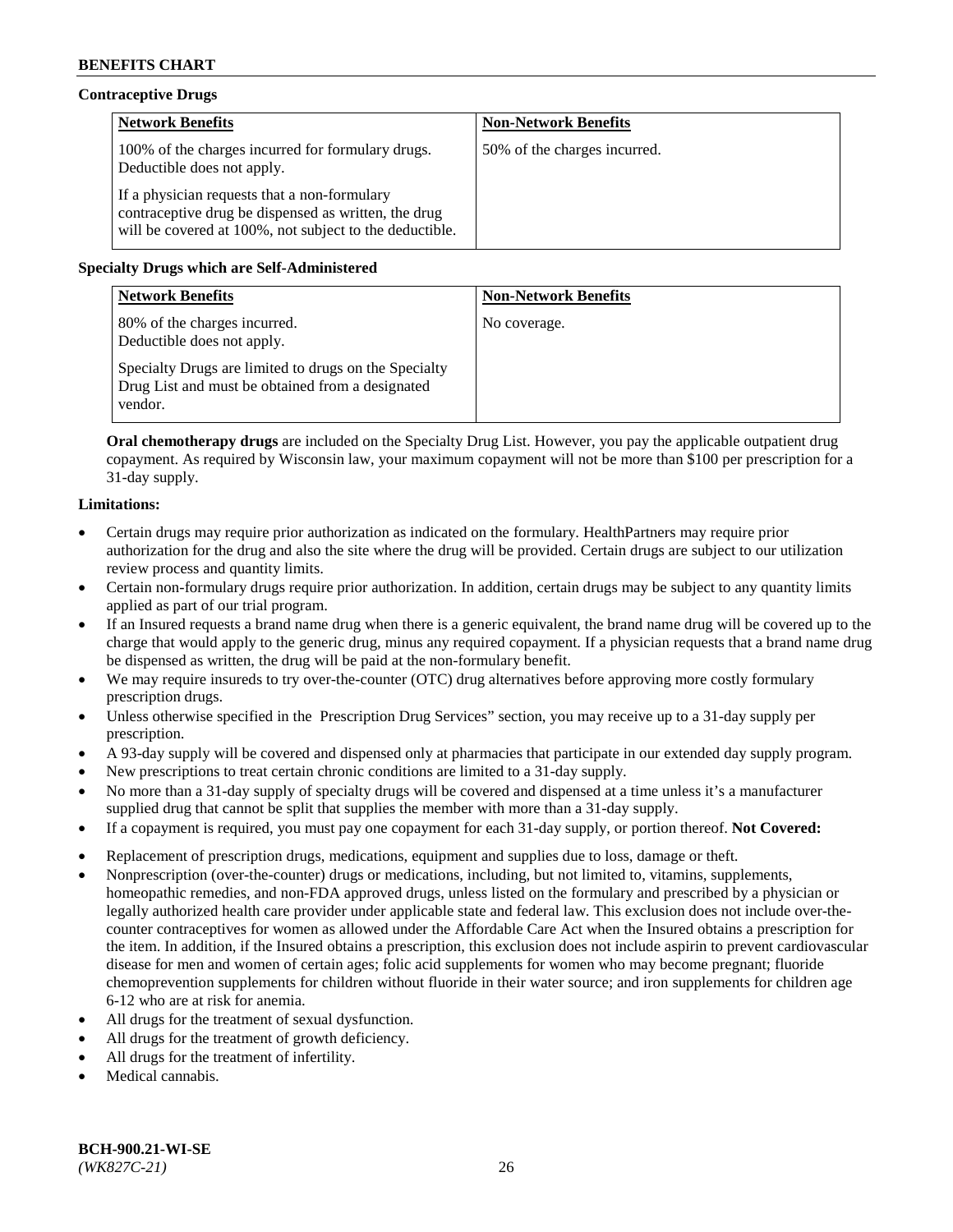- Drugs on the Excluded Drug List. The Excluded Drug List includes select drugs within a therapy class that are not eligible for coverage. This includes drugs that may be excluded for certain indications. The Excluded Drug List is available at [healthpartners.com.](http://www.healthpartners.com/)
- Drugs that are newly approved by the FDA until they are reviewed and approved by HealthPartners Pharmacy and Therapeutics Committee.
- Medical devices approved by the FDA will not be covered under the Prescription Drug Services section unless they are on our formulary. Covered medical devices are generally submitted and reimbursed under your medical benefits.
- See "Services Not Covered" in the Certificate.

## **PREVENTIVE SERVICES**

### **Applicable Definitions:**

**Routine Preventive Services** are routine health care services that include screenings, check-ups and counseling to prevent illness, disease or other health problems before symptoms occur.

**Diagnostic Services** are services to help a provider understand your symptoms, diagnose illness and decide what treatment may be needed. They may be the same services that are listed as preventive services, but they are being used as diagnostic services. Your provider will determine if these services are preventive or diagnostic. These services are not preventive if received as part of a visit to diagnose, manage or maintain an acute or chronic medical condition, illness or injury. When that occurs, unless otherwise indicated below, standard deductibles, copayments or coinsurance apply.

### **Covered Services:**

We cover preventive services that meet any of the requirements under the Affordable Care Act (ACA) shown in the bulleted items below. These preventive services are covered at 100% under the Network Benefits with no deductible, copayments or coinsurance. (If a preventive service is not required by the ACA and it is covered at a lower benefit level, it will be specified below.) Preventive benefits mandated under the ACA are subject to periodic review and modification. Changes would be effective in accordance with the federal rules. Preventive services mandated by the ACA include:

- Evidence-based items or services that have in effect a rating of A or B in the current recommendations of the United States Preventive Services Task Force with respect to the individual;
- Immunizations for routine use in children, adolescents, and adults that have in effect a recommendation from the Advisory Committee on Immunization Practices of the Centers for Disease Control and Prevention with respect to the individual;
- With respect to infants, children, and adolescents, evidence-informed preventive care and screenings provided for in comprehensive guidelines supported by the Health Resources and Services Administration; and
- With respect to women, preventive care and screenings provided for in comprehensive guidelines supported by the Health Resources and Services Administration.

Covered services are based on established medical policies, which are subject to periodic review and modification by the medical or dental directors. These medical policies (medical coverage criteria) are available by calling Member Services, or logging on to your "*my*HealthPartners" account at [healthpartners.com.](https://www.healthpartners.com/hp/index.html)

#### **ACA and state mandated preventive services are covered as follows:**

**Routine Health Exams and Periodic Health Assessments.** A physician or health care provider will counsel you as to how often health assessments are needed based on age, sex and health status. This includes screening and counseling for tobacco cessation and all FDA approved tobacco cessation medications including over-the-counter drugs (as shown in the Prescription Drug Services section).

| Network Benefits                                             | <b>Non-Network Benefits</b>  |
|--------------------------------------------------------------|------------------------------|
| 100\% of the charges incurred.<br>Deductible does not apply. | 50% of the charges incurred. |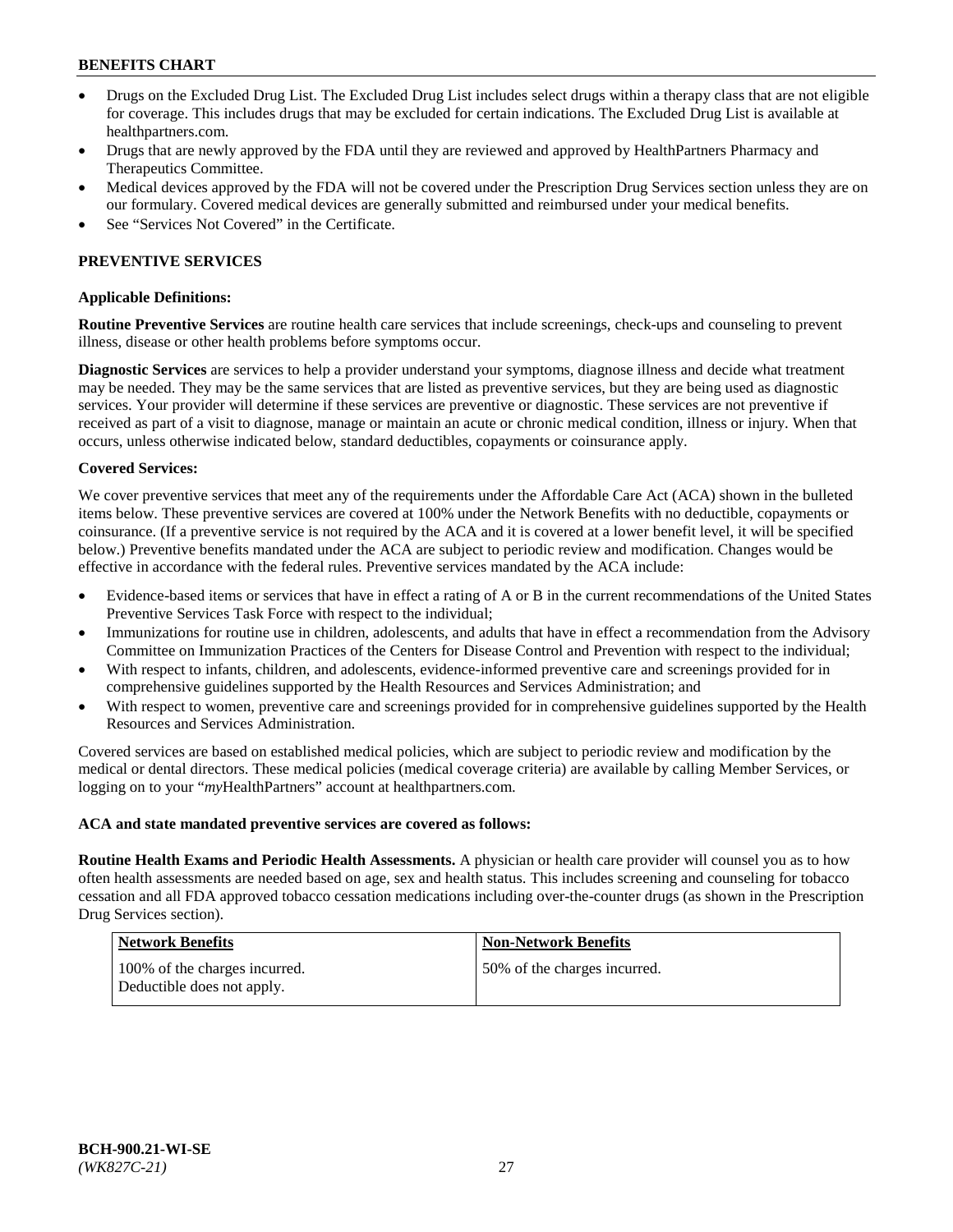**Child Health Supervision Services.** This includes pediatric preventive services such as newborn screenings, appropriate immunizations, developmental assessments and laboratory services appropriate to the age of the child from birth to 72 months and appropriate immunizations to age 18.

| <b>Network Benefits</b>                                     | <b>Non-Network Benefits</b>  |
|-------------------------------------------------------------|------------------------------|
| 100% of the charges incurred.<br>Deductible does not apply. | 50% of the charges incurred. |

## **Routine Prenatal Care and Exams**

| Network Benefits                                            | <b>Non-Network Benefits</b>  |
|-------------------------------------------------------------|------------------------------|
| 100% of the charges incurred.<br>Deductible does not apply. | 50% of the charges incurred. |

**Routine Postnatal Care.** This includes health exams, assessments, education and counseling relating to the period immediately after childbirth.

| Network Benefits                                            | <b>Non-Network Benefits</b>  |
|-------------------------------------------------------------|------------------------------|
| 100% of the charges incurred.<br>Deductible does not apply. | 50% of the charges incurred. |

**Routine Screening Procedures for Cancer.** This includes colorectal screening starting at age 50 and under age 50 for people at high risk of colorectal cancer. This also includes cancer screenings recommended by the USPSTF with an A or B rating. Women's preventive health services below describe additional routine screening procedures for cancer.

| <b>Network Benefits</b>                                     | <b>Non-Network Benefits</b>   |
|-------------------------------------------------------------|-------------------------------|
| 100% of the charges incurred.<br>Deductible does not apply. | 150% of the charges incurred. |

**Professional Voluntary Family Planning Services.** This includes services to prevent or delay a pregnancy, including counseling and education. Services must be provided by a licensed provider.

| <b>Network Benefits</b>                                     | <b>Non-Network Benefits</b>  |
|-------------------------------------------------------------|------------------------------|
| 100% of the charges incurred.<br>Deductible does not apply. | 50% of the charges incurred. |

### **Adult Immunizations**

| Network Benefits                                            | <b>Non-Network Benefits</b>   |
|-------------------------------------------------------------|-------------------------------|
| 100% of the charges incurred.<br>Deductible does not apply. | 150% of the charges incurred. |

**Women's Preventive Health Services.** This includes mammograms, screenings for cervical cancer (pap smears), breast pumps, human papillomavirus (HPV) testing, counseling for sexually transmitted infections, counseling and screening for human immunodeficiency virus (HIV), and all FDA approved contraceptive methods as prescribed by a doctor, sterilization procedures, education and counseling (see the Prescription Drug Services section for coverage of oral contraceptive drugs). We also provide genetic screening for BRCA if someone in your family has the gene or you have a diagnosis of cancer.

The U.S. Preventive Services Task Force (USPSTF) recommends screening mammography, with or without clinical breast examination (CBE), every 1-2 years for women aged 40 and older. For women age 50 and older, we cover an annual mammogram.

| <b>Network Benefits</b>                                     | <b>Non-Network Benefits</b>  |
|-------------------------------------------------------------|------------------------------|
| 100% of the charges incurred.<br>Deductible does not apply. | 50% of the charges incurred. |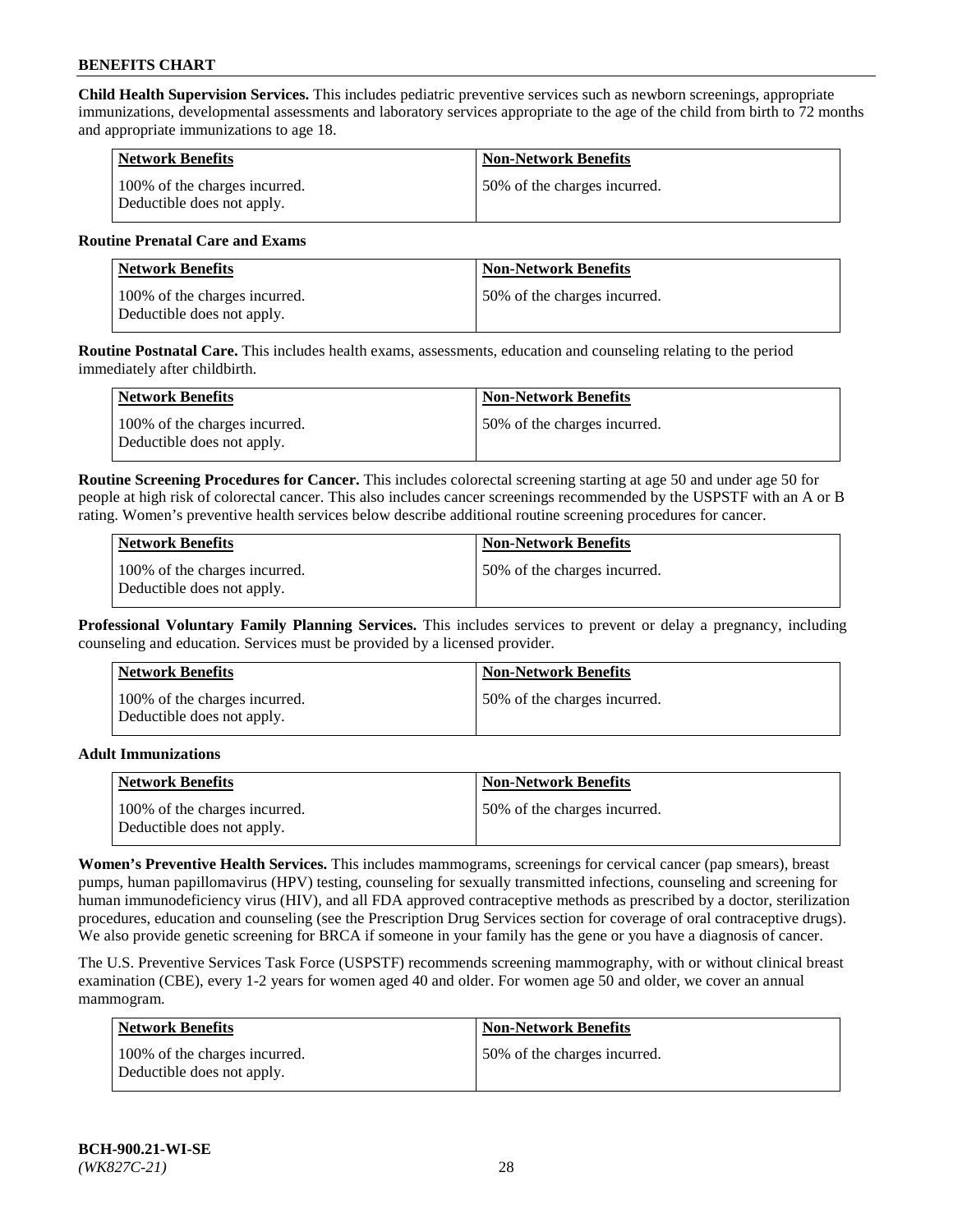**Obesity Screening and Management.** We cover obesity screening and counseling for all ages during a routine preventive care exam. If you are age 18 or older and have a body mass index of 30 or more, we also cover intensive obesity management to help you lose weight. Your primary care doctor can coordinate these services.

| <b>Network Benefits</b>                                     | <b>Non-Network Benefits</b>  |
|-------------------------------------------------------------|------------------------------|
| 100% of the charges incurred.<br>Deductible does not apply. | 50% of the charges incurred. |

**Preventive Medications.** We cover preventive medications currently recommended by USPSTF with an A or B rating if they are prescribed by your medical provider and they are listed on our formulary. Preventive medications are subject to periodic review and modification. Changes would be effective in accordance with the federal rules and reflected in our current medical coverage criteria for preventive care services.

| <b>Network Benefits</b>                                     | <b>Non-Network Benefits</b>  |
|-------------------------------------------------------------|------------------------------|
| 100% of the charges incurred.<br>Deductible does not apply. | 50% of the charges incurred. |

## **In addition to any ACA or state mandated preventive services referenced above, we cover the following eligible services:**

## **Routine Eye and Hearing Exams**

| <b>Network Benefits</b>                                     | <b>Non-Network Benefits</b>  |
|-------------------------------------------------------------|------------------------------|
| 100% of the charges incurred.<br>Deductible does not apply. | 50% of the charges incurred. |

**Ovarian Cancer Surveillance Test for Women who are at Risk.** "At risk for ovarian cancer" means (1) having a family history that includes any of the following: one or more first-degree or second-degree relatives with ovarian cancer, clusters of female relatives with breast cancer or nonpolyposis colorectal cancer; or (2) testing positive for BRCA1 or BRCA2 mutations. "Surveillance test for ovarian cancer" means annual screening using CA-125 serum tumor marker testing, transvaginal ultrasound, pelvic examination or other proven ovarian screening tests currently being evaluated by the federal Food and Drug Administration or by the National Cancer Institute.

| <b>Network Benefits</b>                               | <b>Non-Network Benefits</b>                           |
|-------------------------------------------------------|-------------------------------------------------------|
| Coverage level is same as corresponding Network       | Coverage level is same as corresponding Non-Network   |
| Benefits, depending on type of service provided, such | Benefits, depending on type of service provided, such |
| as Diagnostic Imaging Services, Laboratory Services   | as Diagnostic Imaging Services, Laboratory Services   |
| or Office Visits for Illness or Injury, or Preventive | or Office Visits for Illness or Injury, or Preventive |
| Services.                                             | Services.                                             |

## **Limitations:**

• Services are not preventive if received as part of a visit to diagnose, manage or maintain an acute or chronic medical condition, illness or injury. When that occurs, unless otherwise indicated above, standard deductibles, copayments or coinsurance apply.

## **Not Covered:**

See "Services Not Covered" in the Certificate.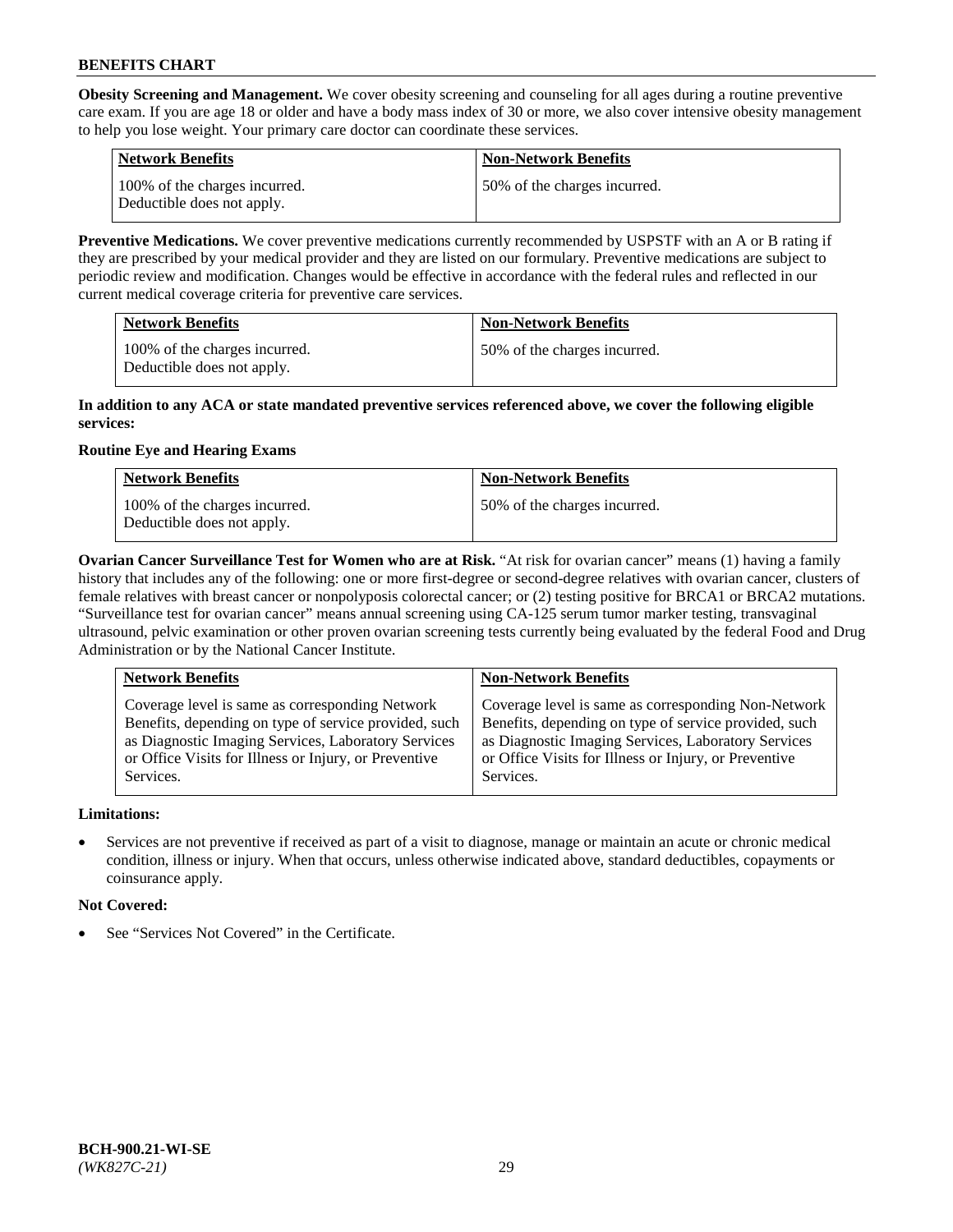## **TRANSPLANT SERVICES**

### **Applicable Definitions:**

**Autologous.** This is when the source of cells is from the individual's own marrow or stem cells.

**Allogeneic.** This is when the source of cells is from a related or unrelated donor's marrow or stem cells.

**Allogeneic Bone Marrow Transplant.** This is when the bone marrow is harvested from the related or unrelated donor and stored. The patient undergoes treatment which includes tumor ablation with high-dose chemotherapy and/or radiation. The bone marrow is reinfused (transplanted).

**Autologous Bone Marrow Transplant.** This is when the bone marrow is harvested from the individual and stored. The patient undergoes treatment which includes tumor ablation with high-dose chemotherapy and/or radiation. The bone marrow is reinfused (transplanted).

**Autologous/Allogeneic Stem Cell Support.** This is a treatment process that includes stem cell harvest from either bone marrow or peripheral blood, tumor ablation with high-dose chemotherapy and/or radiation, stem cell reinfusion, and related care. Autologous/allogeneic bone marrow transplantation and high dose chemotherapy with peripheral stem cell rescue/support are considered to be autologous/allogeneic stem cell support.

**Designated Transplant Center.** This is any health care provider, group or association of health care providers designated by us to provide services, supplies or drugs for specified transplants for our Insureds.

**Transplant Services.** This is transplantation (including retransplants) of the human organs or tissue listed below, including all related post-surgical treatment, follow-up care and drugs and multiple transplants for a related cause. Transplant services do not include other organ or tissue transplants or surgical implantation of mechanical devices functioning as a human organ, except surgical implantation of an FDA approved Ventricular Assist Device (VAD) or total artificial heart, functioning as a temporary bridge to heart transplantation.

Prior authorization is required prior to consultation to support coordination of care and benefits.

### **Covered Services:**

We cover eligible transplant services (as defined above) while you are covered under the Certificate. Transplants that will be considered for coverage are limited to the following:

- Kidney transplants for end-stage disease.
- Cornea transplants for end-stage disease.
- Heart transplants for end-stage disease.
- Lung transplants or heart/lung transplants for: (1) primary pulmonary hypertension; (2) Eisenmenger's syndrome; (3) endstage pulmonary fibrosis; (4) alpha 1 antitrypsin disease; (5) cystic fibrosis; and (6) emphysema.
- Liver transplants for: (1) biliary atresia in children; (2) primary biliary cirrhosis; (3) post-acute viral infection (including hepatitis A, hepatitis B antigen e negative and hepatitis C) causing acute atrophy or post-necrotic cirrhosis; (4) primary sclerosing cholangitis; (5) alcoholic cirrhosis; and (6) hepatocellular carcinoma.
- Allogeneic bone marrow transplants or peripheral stem cell support associated with high dose chemotherapy for: (1) acute myelogenous leukemia; (2) acute lymphocytic leukemia; (3) chronic myelogenous leukemia; (4) severe combined immunodeficiency disease; (5) Wiskott-Aldrich syndrome; (6) aplastic anemia; (7) sickle cell anemia; (8) non-relapsed or relapsed non-Hodgkin's lymphoma; (9) multiple myeloma; and (10) testicular cancer.
- Autologous bone marrow transplants or peripheral stem cell support associated with high-dose chemotherapy for: (1) acute leukemias; (2) non-Hodgkin's lymphoma; (3) Hodgkin's disease; (4) Burkitt's lymphoma; (5) neuroblastoma; (6) multiple myeloma; (7) chronic myelogenous leukemia; and (8) non-relapsed non-Hodgkin's lymphoma.
- Pancreas transplants for simultaneous pancreas-kidney transplants for diabetes, pancreas after kidney, living related segmental simultaneous pancreas kidney transplantation and pancreas transplant alone.

To receive Network Benefits, charges for transplant services must be incurred at a Designated Transplant Center.

The transplant-related treatment provided, including expenses incurred for directly related donor services, shall be subject to and in accordance with the provisions, limitations, maximums and other terms of the Certificate.

Medical and hospital expenses of the donor are covered only when the recipient is an Insured and the transplant and directly related donor expenses have been prior authorized for coverage. Treatment of medical complications that may occur to the donor are not covered. Donors are not considered Insureds, and are therefore not eligible for the rights afforded to Insureds under the Certificate.